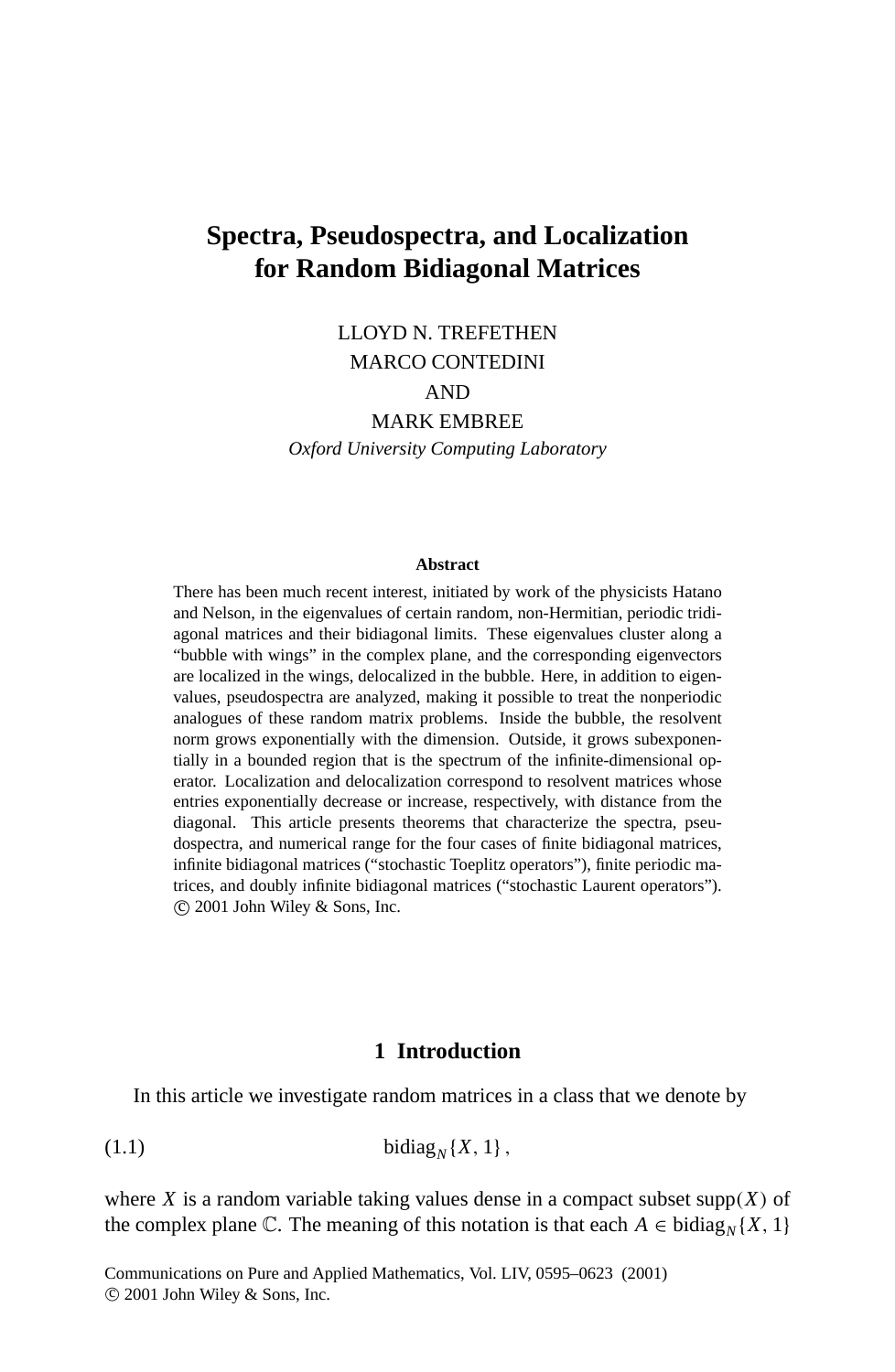is an  $N \times N$  bidiagonal matrix in which the diagonal entries are independent samples from *X*, the superdiagonal entries are equal to 1, and all other entries are 0:

(1.2) 
$$
A = \begin{pmatrix} x_1 & 1 & & & \\ & x_2 & 1 & & \\ & & \ddots & \ddots & \\ & & & x_{N-1} & 1 \\ & & & & x_N \end{pmatrix}.
$$

Such matrices have been considered previously under the name of "one-way models" by Brézin, Feinberg, and Zee [7, 17, 18], except with a corner entry  $a_{N1} = 1$ included to make the structure periodic and permit nontrivial eigenvalue analysis. They arise as a limiting case of the nonsymmetric random periodic tridiagonal matrices introduced in 1996 by Hatano and Nelson [27, 28].

Although our results hold for general compactly supported probability distributions, two choices of *X* will be of particular interest, which we denote by

(1.3) 
$$
X = \{\pm 1\}
$$
 and  $X = [-2, 2]$ .

The abbreviation  $X = \{\pm 1\}$  denotes the random variable that takes values  $\pm 1$  with equal probability, generating perhaps the simplest nontrivial class of nonsymmetric random matrices,

(1.4) 
$$
A = \begin{pmatrix} \pm 1 & 1 & & & \\ & \pm 1 & 1 & & \\ & & \ddots & \ddots & \\ & & & \pm 1 & 1 \\ & & & & \pm 1 \end{pmatrix}.
$$

Feinberg and Zee call this (again with  $a_{N1} = 1$ ) the "one-way sign model." The abbreviation  $X = [-2, 2]$  denotes the random variable that takes values in the interval [−2, 2] with uniform probability. The matrices this random variable generates, which are equally easy to analyze, capture some of the essential features associated with the Hatano-Nelson model [27, 28], including, as we shall discuss in Section 7, a "delocalization transition."

We offer this article as a contribution to the heretofore nearly empty intersection of two fields: the study of *random matrices* and the study of *pseudospectra* for matrices that are nonnormal (i.e., matrices whose eigenvectors, even if a complete set exists, cannot be taken to be orthogonal). Random matrices, particularly their eigenvalues, have been a familiar topic for about fifty years in physics [38], statistics [39, 62], and numerical analysis [15], and more recently in number theory [3, 34]. In condensed-matter physics, the subject was made famous by Wigner's semicircle law [61] and the phenomenon of Anderson localization (exponential decay of eigenvectors) [1]. These and many other developments in random matrix theory have emphasized Hermitian matrices, the setting for classical quantum mechanics, but random non-Hermitian problems have been studied,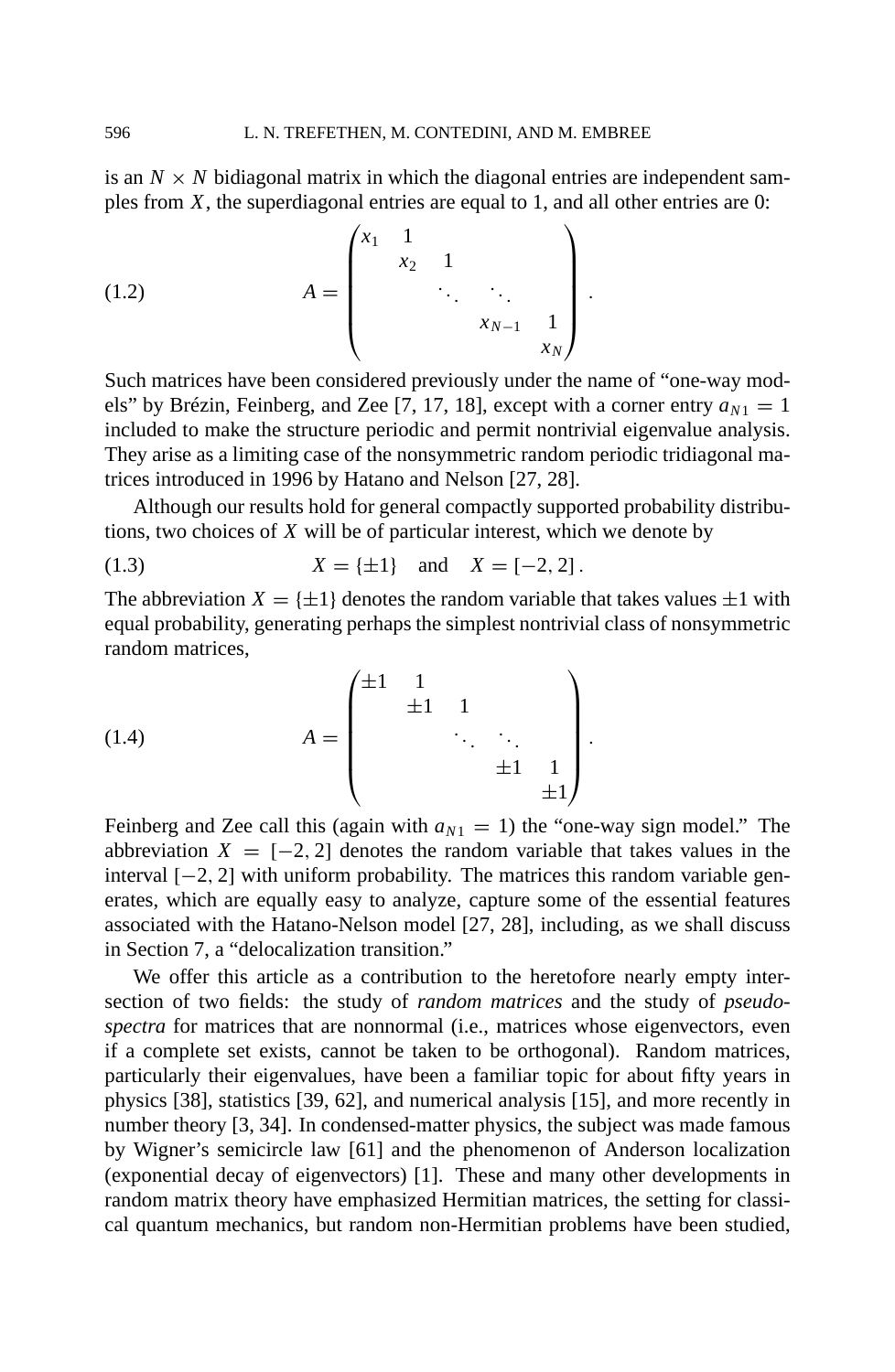too, since the early work of Ginibre [19], by the authors mentioned in the first two paragraphs, and by Efetov, Fyodorov, Girko, Goldsheid, Janik et al., Khoruzhenko, Silvestrov, and Sommers, among others.

Pseudospectra and related quantities for nonnormal matrices and operators were first investigated in the 1970s and 1980s [20, 36, 58] and became a standard tool in the 1990s [9, 50, 51, 54], with applications in fluid mechanics [56], numerical analysis [29, 43, 48, 49], operator theory [2, 5], control theory [30], Markov chains [32], differential equations [10, 11, 44], and integral equations [41, 42]. In all of these fields it has been found that in cases of pronounced nonnormality, eigenvalues and eigenvectors alone do not always reveal much about the aspects of the behavior of a matrix or operator that matter in applications, including phenomena of stability, convergence, and resonance, and that pseudoeigenvalues and pseudoeigenvectors may do better. We shall show that random bidiagonal matrices also follow this pattern. As has been found previously in studies of Toeplitz matrices [5, 6, 46] and magnetohydrodynamics [4], the consideration of pseudospectra rather than spectra for these matrices sheds light on the exponential (with respect to *N*) sensitivity to perturbations of eigenvalues and eigenvectors and eliminates troubling discontinuities in the limit  $N \to \infty$ . It also allows the delocalization phenomenon to be analyzed without recourse to eigenvalues or eigenvectors and without the need for nonzero corner entries.

Previous works emphasizing the nonnormal aspects of random nonsymmetric matrices include [12] and [59]. A report on the pseudospectra of random triangular matrices is in preparation [16], which will present analytical results motivated by experiments in [50] and [58]. The significance of pseudospectra for the Hatano-Nelson model, and the limited significance of eigenvalues, eigenvectors, and corner entries for that problem, have been pointed out by the first author since late 1997 [52].

Our theorems are summarized in Table 9.1 at the end of the paper.

# **2 Spectra and Pseudospectra**

The spectrum of an  $N \times N$  matrix A, which we denote by  $\Lambda(A)$ , is its set of eigenvalues, a finite subset of  $\mathbb C$  consisting of at most *N* points. For each  $z \in \mathbb C$ , the *resolvent* of *A* at *z* is  $(z - A)^{-1}$  if this matrix exists; here  $z - A$  is an abbreviation for  $zI - A$ , where *I* is the identity. An equivalent definition of  $\Lambda(A)$  is that it is the set of numbers  $z \in \mathbb{C}$  for which  $(z - A)^{-1}$  does not exist; see, e.g., [33] or [45].

Since the eigenvalues of a bidiagonal matrix are its diagonal entries, the spectrum of any  $A \in \text{bidiag}_{N} \{X, 1\}$  is a subset of supp $(X)$ . Thus there is not much to say about the spectra of these matrices. The most interesting fact is that they behave discontinuously in the limit  $N \to \infty$ , as can be seen by comparing our Theorems 4.2 and 5.1. Such a discontinuity was pointed out by Davies [12] and Goldsheid and Khoruzhenko [24, 25], and as already noted, it is one motivation for considering pseudospectra instead.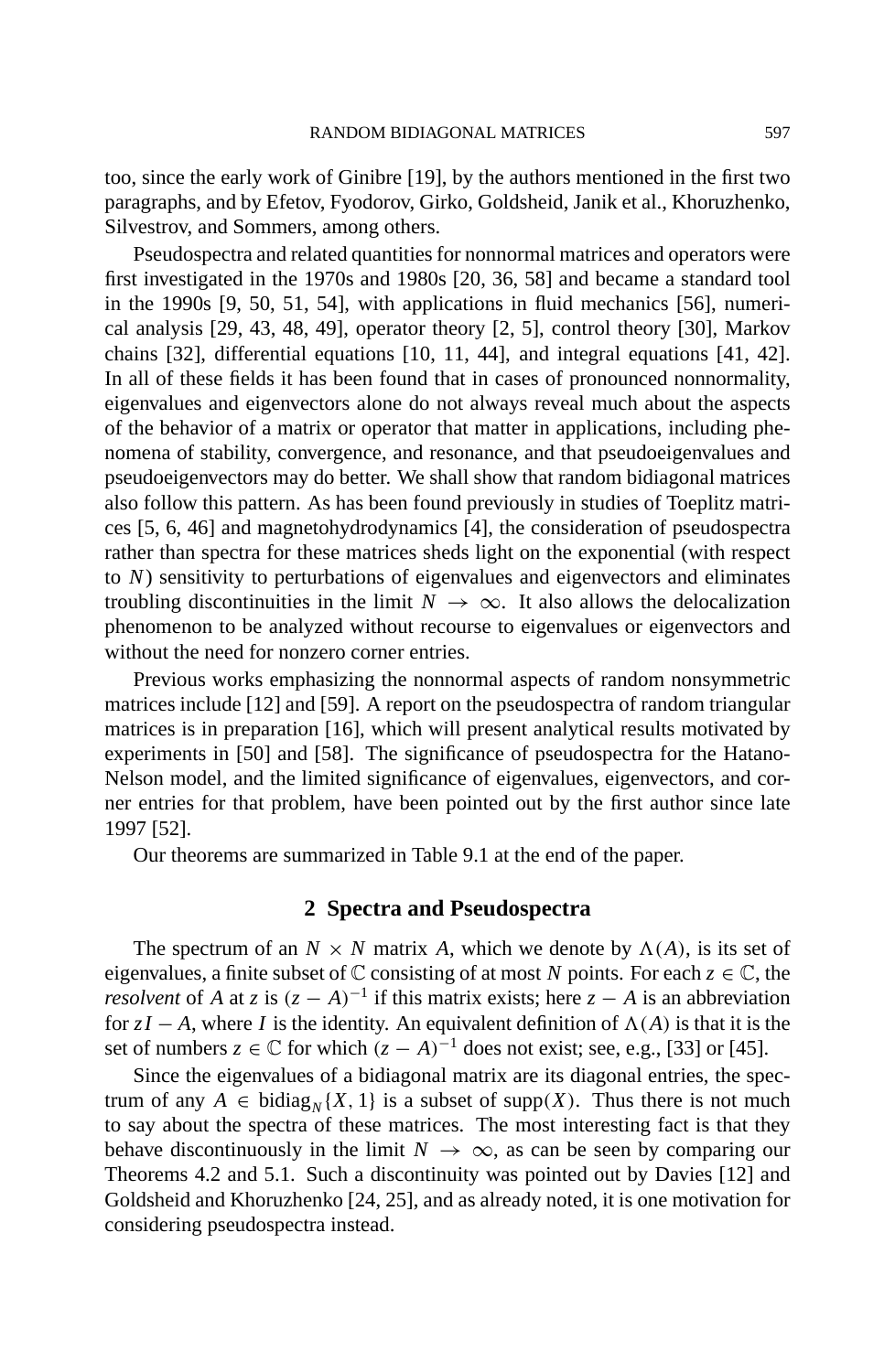The pseudospectra of a matrix *A* are compact sets in the complex plane. They depend on vector and matrix norms, and all our discussion is based on the familiar choices

$$
||x|| = \left(\sum |x_j|^2\right)^{1/2}, \quad ||A|| = \sup_{||x||=1} ||Ax||,
$$

although many of our statements can be generalized to other norms. The 0-pseudospectrum  $\Lambda_0(A)$  is the same as the spectrum  $\Lambda(A)$ , and for  $\epsilon > 0$ , the  $\epsilon$ -pseudospectra are strictly nested sets that expand to fill the plane as  $\epsilon \to \infty$ . We can define  $\Lambda_{\epsilon}(A)$  in various equivalent ways:

DEFINITION 2.1 For any  $\epsilon > 0$ , the  $\epsilon$ -pseudospectrum  $\Lambda_{\epsilon}(A)$  of a matrix A is the set of numbers  $z \in \mathbb{C}$  satisfying the equivalent conditions

- (i)  $||(z A)^{-1}|| > \epsilon^{-1}$ ,
- (ii)  $\sigma_{\min}(z A) \leq \epsilon$ ,
- (iii)  $||Au zu|| \leq \epsilon$  for some vector *u* with  $||u|| = 1$ , and
- (iv) *z* is an eigenvalue of  $A + E$  for some matrix  $E$  with  $||E|| \le \epsilon$ .

Here  $\sigma_{\text{min}}$  denotes the smallest singular value, and we follow the convention of writing  $||(z - A)^{-1}|| = \infty$  if  $z \in \Lambda(A)$ .

Conditions (i) and (ii) assert that  $\Lambda_{\epsilon}(A)$  is the subset of the complex plane bounded by the  $\epsilon^{-1}$ -level curve(s) of  $\|(z-A)^{-1}\|$  or the  $\epsilon$ -level curve(s) of  $\sigma_{min}(z-\epsilon)$ *A*). Condition (iii) concerns the existence of an  $\epsilon$ -*pseudoeigenvector*. Condition (iv) asserts that  $\Lambda_{\epsilon}(A)$  is the set of all complex numbers that are in the spectrum of some matrix obtained by a perturbation of norm  $\leq \epsilon$ . The equivalence of (i)–(iv) is discussed in [57], [46], and [49], and much more extensive related material can be found in [33].

Figure 2.1 shows pseudospectra of two matrices from bidiag<sub>N</sub> $({\pm 1}, 1)$ , one with  $N = 100$  and one with  $N = 10,000$ .<sup>1</sup> The pictures reveal that the nonnormality of these matrices is pronounced. The resolvent norm grows exponentially in a region with the form of a figure 8, more precisely a lemniscate, and for large *N* and small  $\epsilon$ , the  $\epsilon$ -pseudospectra have approximately this fixed shape, including points far from the real axis. (An example in [46] considers the pseudospectra of

 $<sup>1</sup>$ In view of condition (ii) of the definition of pseudospectra, pictures like this can be generated</sup> by computing  $\sigma_{\text{min}}(z - A)$  for values of *z* on a grid in the complex plane and sending the results to a contour plotter. The work involved is potentially very large,  $O(N^3v^2)$  floating point operations for a  $v \times v$  grid, if the standard  $O(N^3)$  dense matrix methods for computing the SVD are used. However, our matrices are bidiagonal, so only "phase 2" of an SVD computation is needed, involving the QR or LR or divide-and-conquer algorithms, and this reduces the operation count to an easily manageable  $O(N^2v^2)$  or  $O(Nv^2)$ , depending on whether one computes all the singular values or just the smallest [13, section 5.4]. Since the bidiagonal SVD is not accessible in MATLAB, we have achieved the speedup to  $O(Nv^2)$  instead by computing  $\sigma_{\min}(z - A)$  by Lanczos inverse iteration, as described in [53]. Each plot of Figures 2.1 and 2.2 with  $N = 10,000$  took 5–10 hours to generate on a Pentium III workstation, essentially the cost of solving on the order of 10<sup>6</sup> bidiagonal systems of  $10^4$  equations. The plots with  $N = 100$  each took about ten minutes.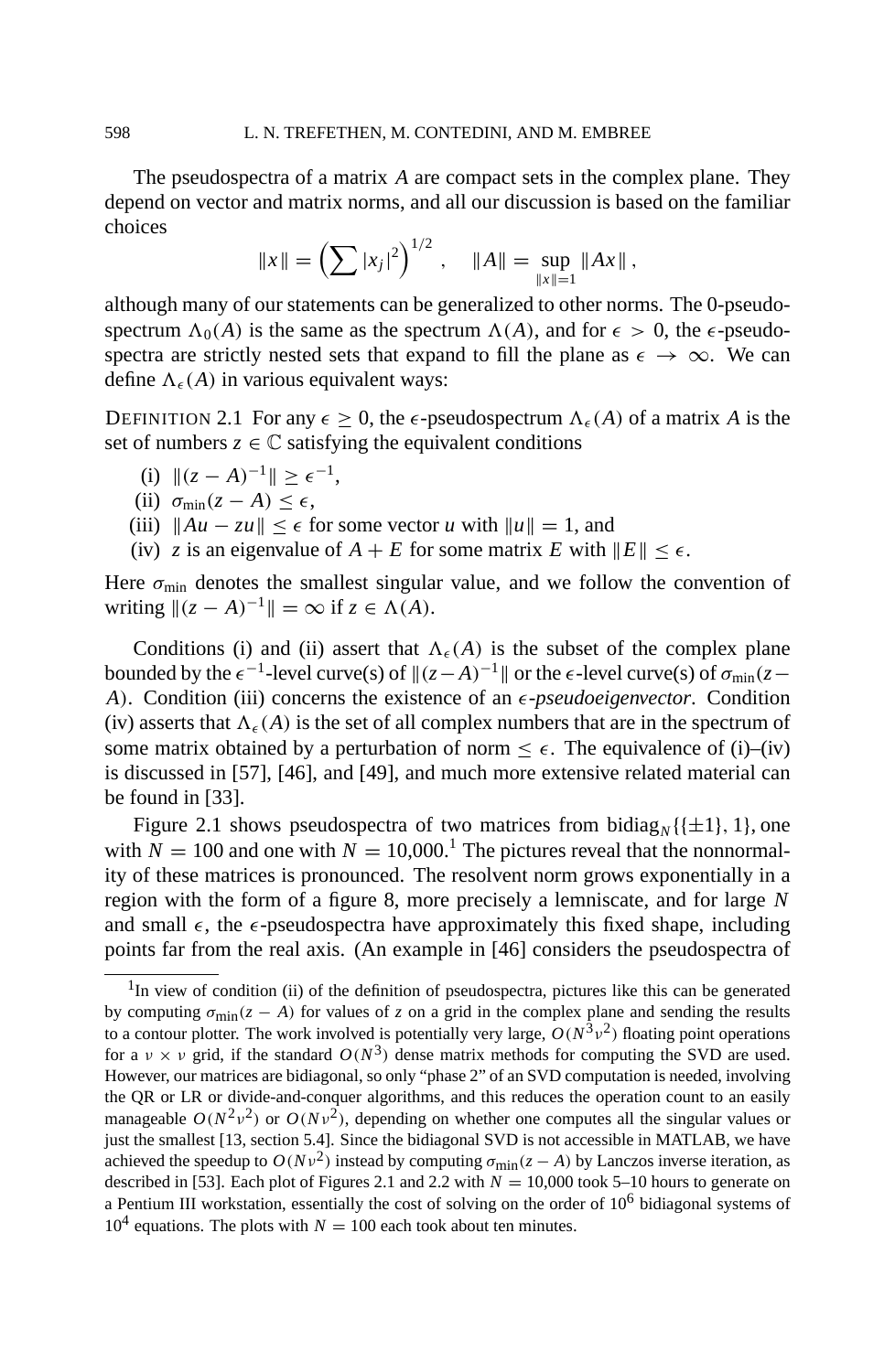

FIGURE 2.1. Spectra and pseudospectra in the complex plane of typical matrices from bidiag<sub>N</sub>{{ $\pm$ 1}, 1}. The solid dots, at  $z = \pm 1$ , are the eigenvalues. The contours, from outside to inside, are the boundaries of  $\Lambda_{\epsilon}(A)$  for  $\epsilon = 10^{-2}$ ,  $10^{-6}$ ,  $10^{-10}$ ,  $10^{-14}$ , ...,  $10^{-30}$ .

matrices of this form in which the diagonal entries  $\pm 1$  are not random but strictly alternating.) There is also some weaker growth of the resolvent norm outside the lemniscate.

Figure 2.2 shows analogous pictures for the case bidiag<sub>N</sub>  $[[-2, 2], 1]$ . The behavior is similar, except that instead of a lemniscate we see a "Hatano-Nelson bubble." Outside the bubble, there is again modest growth of the resolvent norms, and inside the bubble, the norms are again exponentially large. We see, for example, that a matrix perturbation of norm as small as  $10^{-30}$  may again change the eigenvalues for  $N = 10,000$  completely, making them lie close to the bubble. Introducing a nonzero corner entry  $a_{N1}$  would be an example of such a perturbation. It is a tenet of the theory of pseudospectra, however, that these sets reveal more than just the motion of eigenvalues under perturbation: They have implications for the behavior of the unperturbed matrix, too. For example, the strong transient effects that make streamwise streaky structures ubiquitous in high Reynolds number shear flows are linear but nonnormal in origin; they can be explained by pseudospectra but not by spectra [47, 56]. Some estimates of the behavior of a matrix that can be obtained from a knowledge of its pseudospectra are reviewed in [51].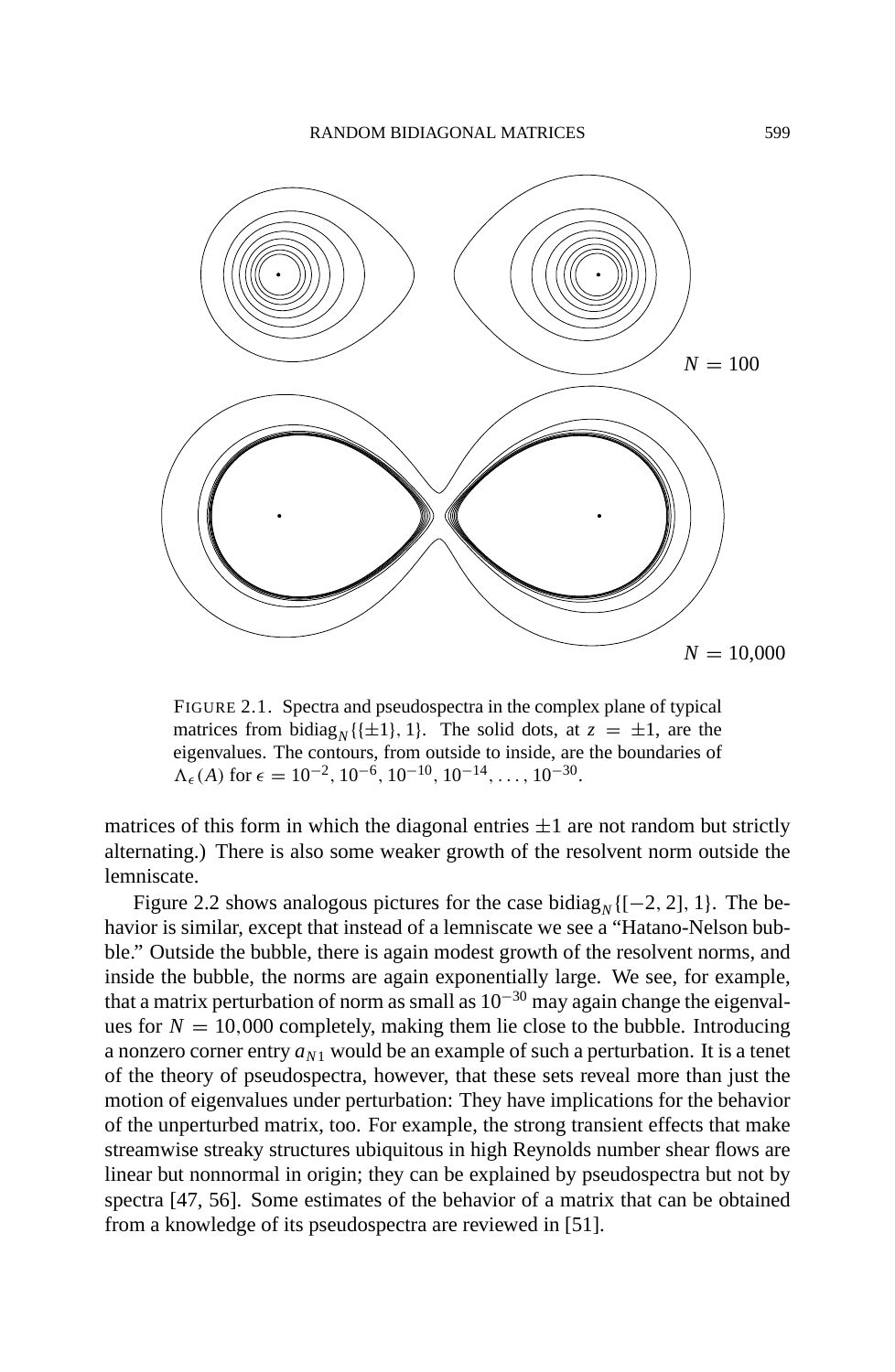

FIGURE 2.2. Same as Figure 2.1 but for bidiag<sub>N</sub>  $[-2, 2]$ , 1}. The eigenvalues are now distributed in the interval  $[-2, 2]$ ; in the lower plot, they appear to have fused into a solid line. The lowest pseudospectral contour that appears in the upper plot is  $\epsilon = 10^{-22}$ . The others are there too, in principle, but hidden under the dots.

We will now develop theorems that make the observations of Figures 2.1 and 2.2 precise.

# **3 Four Subsets of the Complex Plane**

Our results, which are closely related to the results of Goldsheid and Khoruzhenko [24, 25] and Brézin, Feinberg, and Zee [7, 17, 18], among others [8, 31], are based on the explicit computation of the resolvent of the bidiagonal matrix *A*. In the  $3 \times 3$  case, since

$$
\begin{pmatrix} a^{-1} & -1 \\ & b^{-1} & -1 \\ & & c^{-1} \end{pmatrix} \begin{pmatrix} a & ab & abc \\ & b & bc \\ & & c \end{pmatrix} = I,
$$

we see that if  $x_j$  is the  $j^{\text{th}}$  diagonal entry of *A*, then

$$
(z - A)^{-1} = \begin{pmatrix} z - x_1 & -1 & 0 \\ z - x_2 & -1 & 0 \\ z - x_3 & z - x_4 \end{pmatrix}^{-1}
$$
  
= 
$$
\begin{pmatrix} (z - x_1)^{-1} & (z - x_1)^{-1}(z - x_2)^{-1} & (z - x_1)^{-1}(z - x_2)^{-1}(z - x_3)^{-1} \\ (z - x_2)^{-1} & (z - x_2)^{-1}(z - x_3)^{-1} \\ (z - x_3)^{-1} & (z - x_3)^{-1} \end{pmatrix}.
$$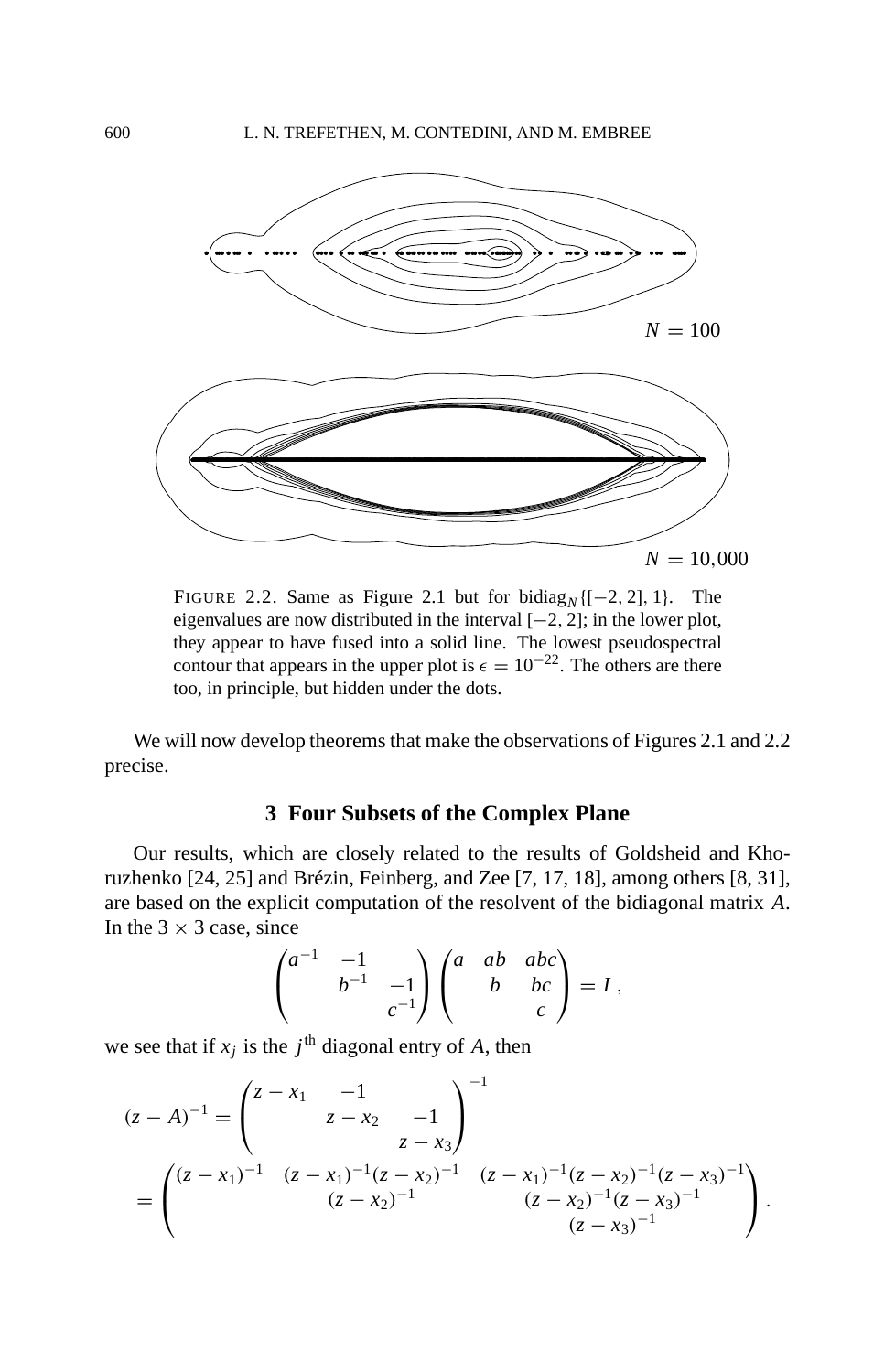The pattern for general *N* is clear. The  $(i, j)$  entry  $r_{ij}$  of  $(z - A)^{-1}$  for  $j \ge i$  is given by

(3.1) 
$$
r_{ij} = \prod_{k=i}^{j} (z - x_k)^{-1},
$$

which implies

(3.2) 
$$
\log |r_{ij}| = - \sum_{k=i}^{j} \log |z - x_k|.
$$

If  $z = x_k$  for one of the terms in the product or sum, the formulas are still valid if we define  $|r_{ij}|$  to be  $\infty$ .

We now ask what (3.1) and (3.2) imply about the behavior of  $|r_{ii}|$  as  $j+1-i \rightarrow$ ∞. We can establish a framework for this as follows. For any *i*, *j*, and *N* with  $1 \le i, j \le N$ , the quantity  $|r_{ii}|$  is a random variable taking values in [0,  $\infty$ ] determined by the set of matrices bidiag<sub>N</sub> ${X, 1}$ . However, it is easily seen that this random variable depends only on  $j + 1 - i$ , not on *i* or *j* individually or on *N*. Let us call it simply  $R_{i+1-i}$ . Now by (3.2), we have

$$
-\log R_{j+1-i} = \log |z - X_1| + \log |z - X_2| + \cdots + \log |z - X_{j+1-i}|,
$$

a sum of independent, identically distributed random variables, all equal to log |*z*− *X*|. Since  $|z - X|$  is bounded above, the expected value of  $log |z - X|$ , defined by

$$
E(\log|z - X|) = \int_{\text{supp}(X)} \log|z - x| d\mu(x),
$$

necessarily exists: It is either finite or  $-\infty$ . Here  $\mu$  is the measure defining the random variable *X*, with  $\int_{\text{supp}(X)} d\mu(x) = 1$ . Accordingly, the number  $d_{\text{mean}}(z)$ defined by

$$
(3.3) \t d_{\text{mean}}(z) = \exp\left(E(\log|z - X|)\right)
$$

also exists: It is either positive or 0. (If  $z \notin \text{supp}(X)$ , it is positive; if  $z \in \text{supp}(X)$ , it may be either positive or 0.) We can interpret  $d_{\text{mean}}(z)$  as the mean distance of *z* to supp(*X*) in the sense of a geometric mean weighted by  $\mu$ . For  $X = \{\pm 1\}$ ,  $d_{\text{mean}}(z)$  is given by

(3.4) 
$$
d_{\text{mean}}(z) = |z^2 - 1|^{1/2},
$$

and for  $X = [-2, 2]$ , an easy integral shows that we have

$$
(3.5) \t d_{\text{mean}}(z) = \exp(-1 + \frac{1}{4}\text{Re}[(z+2)\log(z+2) - (z-2)\log(z-2)]\,.
$$

Variants of (3.5) arise in numerical analysis whenever one deals with problems of polynomial interpolation in equally spaced points; see, e.g., [35, section 12.2], [55, chapter 5].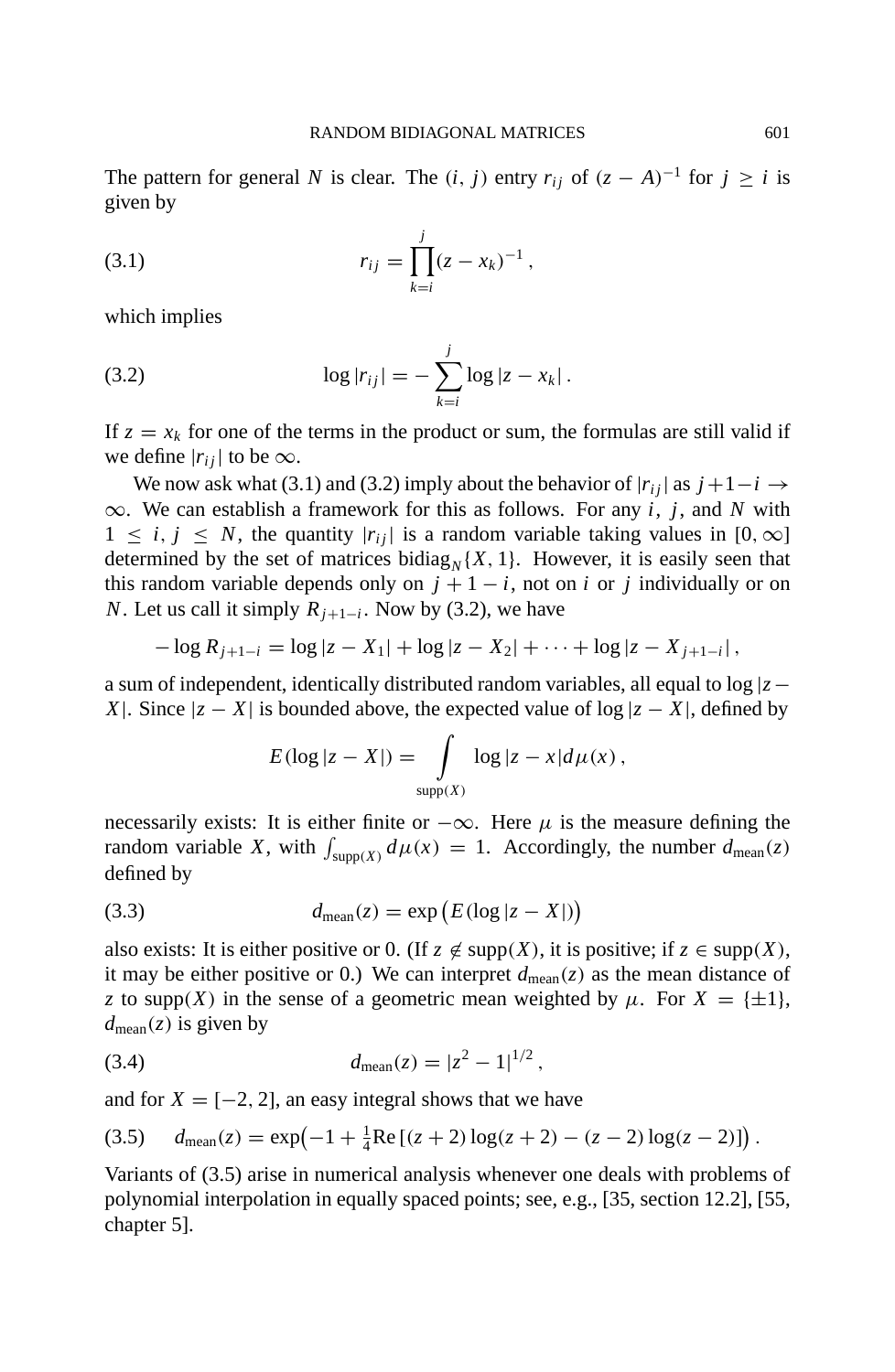Since  $E(\log|z - X|)$  exists, the law of large numbers implies that

(3.6) 
$$
\frac{-\log R_{j+1-i}}{j+1-i} \to E(\log |z - X|),
$$

or equivalently,

(3.7) 
$$
(R_{j+1-i})^{1/(j+1-i)} \to \frac{1}{d_{\text{mean}}(z)}
$$

almost surely as  $j + 1 - i \rightarrow \infty$  [26].<sup>2</sup> If  $d_{\text{mean}}(z) = 0$ , the meaning of this statement is that  $(R_{j+1-i})^{1/(j+1-i)} \rightarrow \infty$  a.s. as  $N \rightarrow \infty$ .

For any *X* and *z*, let  $d_{\text{min}}(z)$  and  $d_{\text{max}}(z)$  be defined by

$$
d_{\min}(z) = \min_{x \in \text{supp}(X)} |z - x|, \quad d_{\max}(z) = \max_{x \in \text{supp}(X)} |z - x|.
$$

Our three measures of distance of  $z$  to supp $(X)$  are ordered,

$$
0 \le d_{\min}(z) \le d_{\text{mean}}(z) \le d_{\max}(z) < \infty
$$

and thus they can serve to divide  $[0, \infty)$  in general into four subintervals. Our results will distinguish four subsets of  $\mathbb C$  defined by the conditions

$$
\Omega_{\rm I}: d_{\rm max}(z) < 1,
$$
\n
$$
\Omega_{\rm II}: d_{\rm mean}(z) < 1 \leq d_{\rm max}(z),
$$
\n
$$
\Omega_{\rm III}: d_{\rm min}(z) \leq 1 \leq d_{\rm mean}(z),
$$
\n
$$
\Omega_{\rm IV}: 1 < d_{\rm min}(z).
$$

(The number 1 in these conditions would become  $|\sigma|$  if (1.4) contained  $\sigma$  instead of 1 above the diagonal.) Either or both of  $\Omega$ <sub>I</sub> and  $\Omega$ <sub>II</sub> can be empty, but  $\Omega$ <sub>III</sub> and  $\Omega$ <sub>IV</sub> are always nonempty. The sets are disjoint, with

 $\Omega_{\rm I} \cup \Omega_{\rm II} \cup \Omega_{\rm III} \cup \Omega_{\rm IV} = \mathbb{C}$ .

Any or all of  $\Omega$ <sub>I</sub>,  $\Omega$ <sub>II</sub>, and  $\Omega$ <sub>III</sub> may contain a portion of supp(*X*), but  $\Omega$ <sub>IV</sub> lies at a distance 1 from  $supp(X)$ .

We summarize the observations above in a lemma.

LEMMA 3.1 *For*  $z \in \mathbb{C}$ ,

(3.8) 
$$
(1/d_{\max}(z))^k \le R_k \le (1/d_{\min}(z))^k
$$

*and*

(3.9) 
$$
(R_k)^{1/k} \to \frac{1}{d_{\text{mean}}(z)} \quad a.s. \text{ as } k \to \infty.
$$

<sup>2</sup>A condition holds *almost surely*, abbreviated *a.s.*, if it holds with probability 1. For example, if  $x_1, x_2, \ldots$  is a sequence of independent samples from the uniform distribution [−2, 2], then the numbers  $1/x_i$  are almost surely all finite.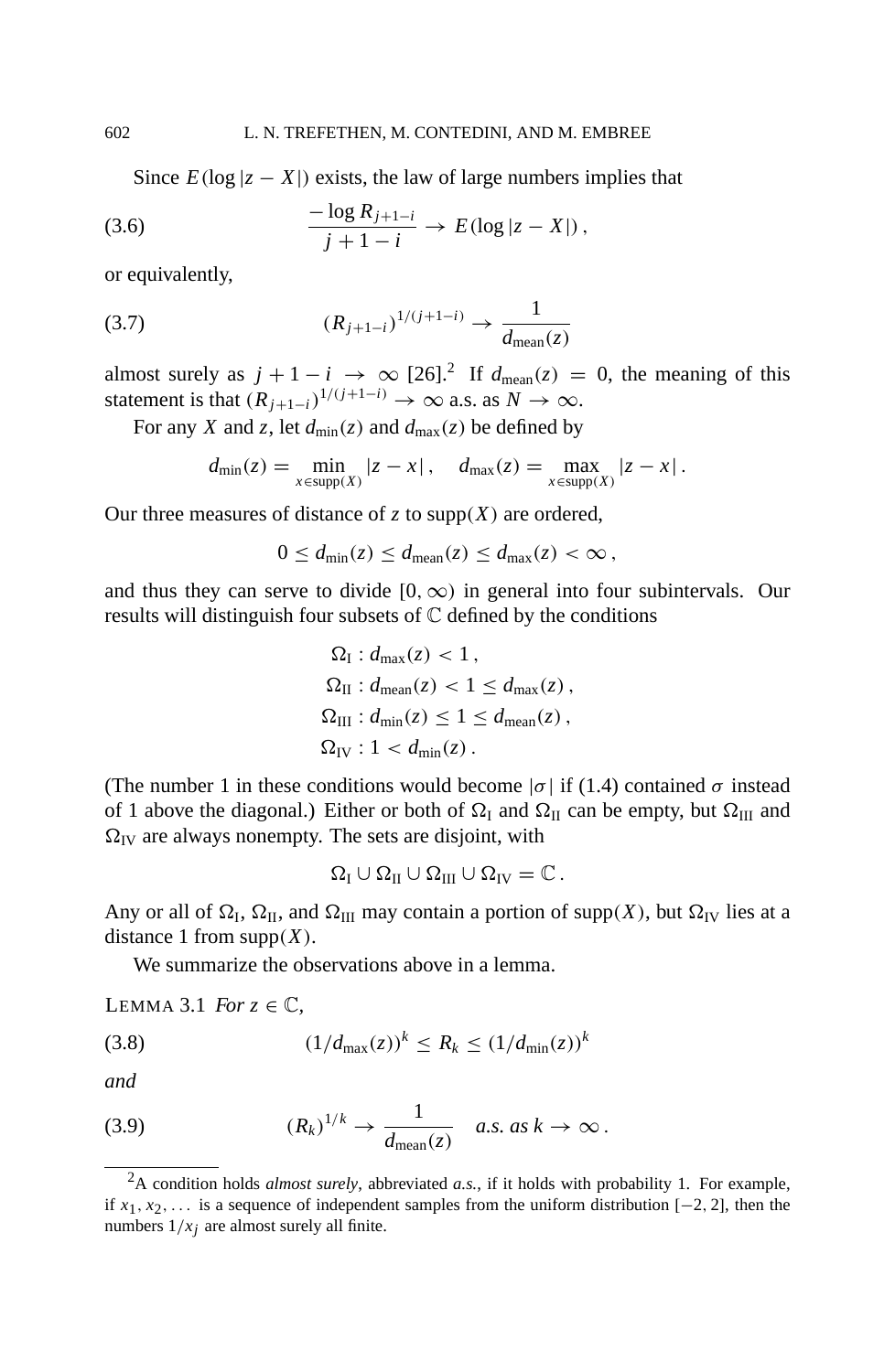*Thus for z in*  $\Omega$ <sub>*I</sub></sub>,*  $\Omega$ *<sub><i>III</sub>*, *and*  $\Omega$ <sub>*IV</sub> we have guaranteed exponential growth, almost*</sub></sub></sub> *sure exponential growth, almost sure exponential decay, and guaranteed exponential decay of R<sub>k</sub> as*  $k \to \infty$ *, respectively. In particular, these conclusions do not depend on whether or not*  $z \in \text{supp}(X)$ *.* 

Figure 3.1 illustrates these sets for three examples of random variables *X*. The second and third of these are our choices  $\{\pm 1\}$  and  $[-2, 2]$ , but since supp(*X*) has diameter  $> 1$ , the set  $\Omega_I$  is empty in both of these cases. Our first example accordingly takes *X* to be the random variable distributed uniformly in the complex disk  $\{x \in \mathbb{C} : |x| \leq \frac{1}{3}\}.$ 

For some of our assertions we will need a stronger convergence result than in Lemma 3.1. If we make the additional assumption  $z \notin \text{supp}(X)$ , then  $\log|z - X|$  is bounded below as well as above; this is now a random variable with the best possible behavior, including, for example, existence of the variance and all higher moments. From the existence of the variance we could apply the central limit theorem, for example, to conclude that the distribution of  $(-\log R_k/k - \log(d_{\text{mean}}(z)))/\sqrt{k}$ converges as  $k \to \infty$  to the normal distribution  $N(0, \text{Var}(\log |z - X|)).$ 

What we actually need is a somewhat different statement to the effect that the tails of the distribution for finite *k* are small:

LEMMA 3.2 *Let*  $z \in \mathbb{C} \setminus \text{supp}(X)$  *be fixed. For any*  $\epsilon > 0$ *,* 

$$
(3.10) \t P\left(\left|(R_k)^{1/k} - \frac{1}{d_{\text{mean}}(z)}\right| > \epsilon\right) \le C_1 e^{-C_2\sqrt{k}}
$$

*for all*  $k \geq 1$  *for some positive constants*  $C_1$  *and*  $C_2$ *.* 

SKETCH OF PROOF: The condition in question is equivalent (with a change of  $\epsilon$ ) to the condition

$$
P(|-\log R_k - kE(\log|z-X|)| > \epsilon k) \leq C_1 e^{-C_2\sqrt{k}},
$$

which is the same as

$$
P\big(\big|\log|z-x_1|+\cdots+\log|z-x_k|-kE(\log|z-X|)\big|>\epsilon k\big)\leq C_1e^{-C_2\sqrt{k}}.
$$

Let  $F(t)$  be the distribution function for  $\log|z - X| - E(\log|z - X|)$ , and, following a standard technique in probability theory, let  $f(\omega)$  denote the *characteristic function* of *F* [26],

(3.11) 
$$
f(\omega) = \int_{-\infty}^{\infty} e^{i\omega t} F(dt),
$$

which is the Fourier transform of *dF*/*dt*. The sum of *k* independent copies of this random variable has the characteristic function  $(f(\omega))^k$ , and the inverse Fourier transform gives

(3.12) 
$$
P\big((-\log R_k - kE(\log|z - X|)) > \epsilon k\big) = \int_{\epsilon k}^{\infty} \frac{1}{2\pi i} \int_{-\infty}^{\infty} e^{-i\omega t} (f(\omega))^k d\omega dt,
$$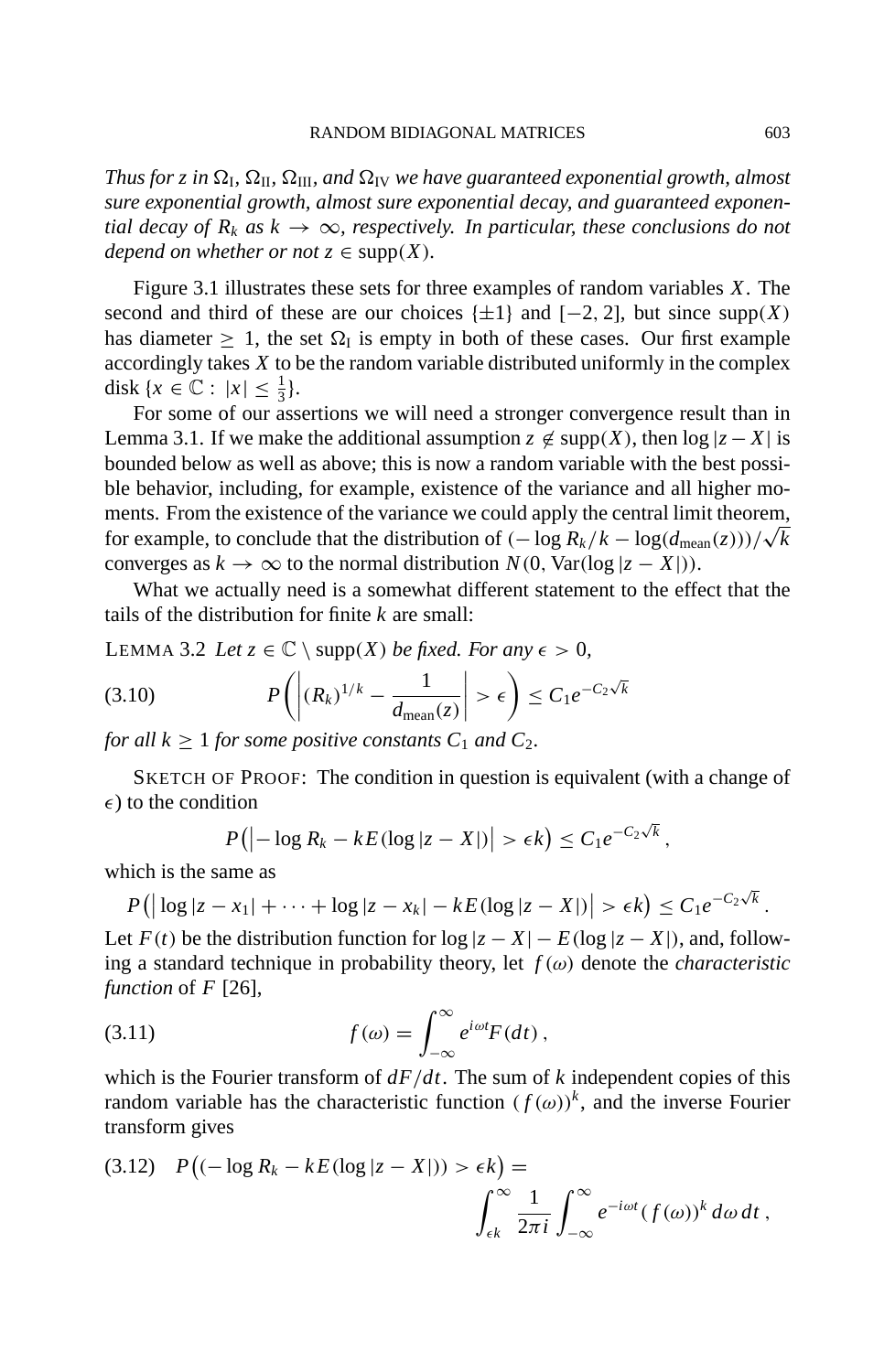

(a) If *X* is the uniform distribution on  $\{x \in \mathbb{C} : |x| \leq \frac{1}{3}\}$ , then  $\Omega_I$  is defined by  $|z| < \frac{2}{3}$ ,  $\Omega_{\text{II}}$  by  $\frac{2}{3} \le |z| < 1$ ,  $\Omega_{\text{III}}$  by  $1 \le |z| \le \frac{4}{3}$ , and  $\Omega_{\text{IV}}$  by  $\frac{4}{3} < |z|$ .



(b) For  $X = \{\pm 1\}$ ,  $\Omega_I$  is empty,  $\Omega_{II}$  is defined by  $|z^2 - 1| < 1$ ,  $\Omega_{III}$  by  $1 \le |z^2 - 1|$ and  $\min\{|z - 1|, |z + 1|\} \le 1$ , and  $\Omega_{\text{IV}}$  by  $\min\{|z - 1|, |z + 1|\} > 1$ .



(c) For  $X = [-2, 2]$ ,  $\Omega_I$  is again empty,  $\Omega_{II}$  is defined by  $d_{\text{mean}}(z) < 1$ ,  $\Omega_{III}$  by  $d$ mean(*z*) ≥ 1 and min<sub>*x*∈[−2,2]</sub> |*z* − *x*| ≤ 1, and  $\Omega$ <sub>IV</sub> by min<sub>*x*∈[−2,2]</sub> |*z* − *x*| > 1, where  $d_{\text{mean}}(z)$  is given by (3.5). The stars are explained in Figure 4.1.

FIGURE 3.1. The sets  $\Omega$ <sub>I</sub>,  $\Omega$ <sub>II</sub>,  $\Omega$ <sub>III</sub>, and  $\Omega$ <sub>IV</sub> for three random variables *X*. By Theorem 4.2, the resolvent norm of the  $N \times N$  matrix grows exponentially as  $N \to \infty$  for  $z \in \Omega$ <sub>I</sub> (surely) and  $\Omega$ <sub>II</sub> (almost surely), grows subexponentially in  $\Omega_{III}$  (almost surely), and is bounded independently of *N* in  $\Omega$ <sub>IV</sub>. The boundary between  $\Omega$ <sub>II</sub> and  $\Omega$ <sub>III</sub> (dashed) is the "bubble" of points whose weighted geometric mean distance to  $\text{supp}(X)$ is equal to 1. Theorems 5.1–8.1 relate these regions to the spectra of the corresponding singly infinite, periodic, and doubly infinite matrices.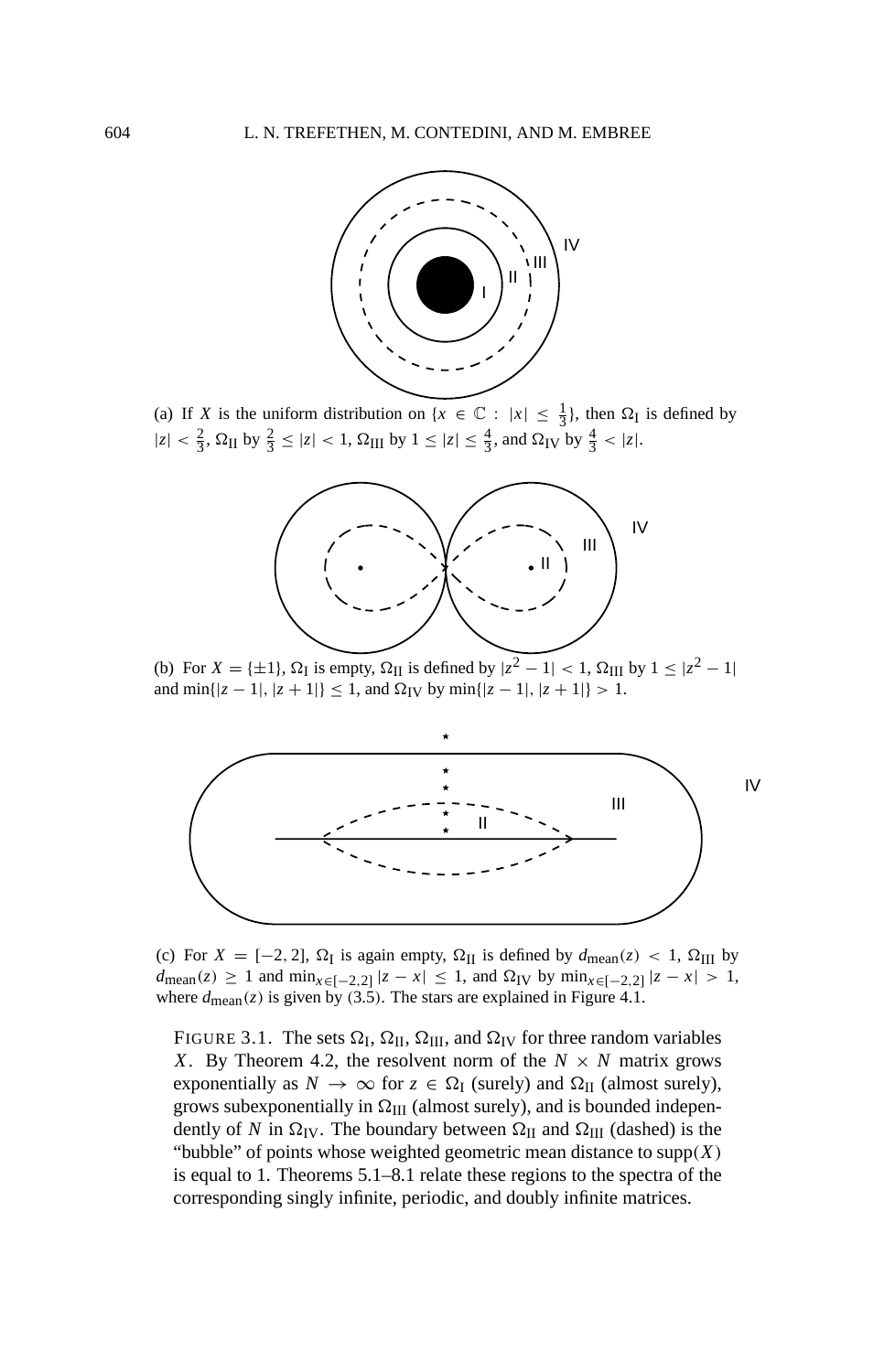with a similar integral for values  $\lt -\epsilon$ . Now since *X* has compact support, by the standard theory of characteristic functions,  $f(0) = 1$ ,  $f'(0) = 0$ ,  $|f(\omega)| < 1$ for  $\omega \in \mathbb{R} \setminus \{0\}$ , and  $f''(0) < 0$  (unless the distribution  $\log |z - X|$  has zero variance, in which case the lemma is trivial). Moreover,  $f(\omega)$  is an entire function of  $\omega$ , i.e., analytic throughout the complex  $\omega$ -plane. This means that the contour of integration of the inner integral in  $(3.12)$  can be deformed into the complex plane without changing the value of the integral. In particular, let the real axis be replaced by the complex path  $-\infty \to \alpha \to \beta \to \gamma \to \delta \to +\infty$ , where  $\alpha = -k^{-1/4}, \beta = -k^{-1/4} - ik^{-1/2}, \gamma = k^{-1/4} - ik^{-1/2}, \text{ and } \delta = k^{-1/4}.$  (Instead of the exponent  $-\frac{1}{4}$ , we could take any number in  $[-\frac{1}{4}, 0)$ .) On the segment  $[\beta, \gamma]$  of this new contour of integration,  $|e^{-i\omega t}| \leq e^{-\epsilon\sqrt{k}}$  since  $t \geq \epsilon k$ . On the  $\left[\begin{array}{cc} \beta, \gamma \end{array}\right]$  or this new contour or integration,  $\left[\begin{array}{cc} e^{-\alpha x} \end{array}\right] \leq e^{-\alpha x}$  since  $t \geq \epsilon \kappa$ . On the segments  $[\alpha, \beta]$  and  $[\gamma, \delta], |f(\omega)| \leq 1 - (1 + o(1)) |f''(0)|/(2\sqrt{k})$ , implying  $|(f(\omega))^k| \leq e^{-(1+o(1))|f''(0)|\sqrt{k}/2}$ . On the segments  $(-\infty, \alpha]$  and  $[\delta, \infty)$ ,  $|f(\omega)|$  is bounded below 1 and thus  $| (f(\omega))^k |$  is exponentially small. Putting together these estimates, we see that the the integrand is bounded over the whole contour by a function of the form  $C_1e^{-C_2\sqrt{k}}$ . function of the form  $C_1e^{-C_2\sqrt{k}}$ .

#### **4 Random Bidiagonal Matrices**

Lemmas 3.1 and 3.2 concerned the entries  $|r_{ij}|$  of the resolvent  $(z - A)^{-1}$ , but our main interest is in the resolvent norm, which defines the pseudospectra. The following theorem records a number of facts about these norms. It also makes some statements about spectra, which depend on a definition of what it means for a sequence of sets to converge to a limit. For our purposes the following quite strong definition is suitable.

DEFINITION 4.1 Let  $\{K_N\}$ ,  $N = 1, 2, \ldots$ , be a sequence of subsets of  $\mathbb{C}$ , and let *K* be a closed subset of  $\mathbb{C}$ . We say that

$$
(4.1) \t K_N \to K \t as N \to \infty
$$

if for every  $\epsilon > 0$ , there exists an integer  $N_0$  such that for all  $N \ge N_0$ ,  $K_N$  and K are each contained in the  $\epsilon$ -neighborhood of the other. We say that

$$
(4.2) \t K_N \to K \quad \text{a.s. as } N \to \infty
$$

if this condition holds with probability 1.

THEOREM 4.2 (Random bidiagonal matrices) *Let A be an N* × *N matrix of the form* (1.2)*, and let*  $\Omega$ <sub>*l</sub>*,  $\Omega$ <sub>*II</sub>*,  $\Omega$ <sub>*III</sub>*,  $\Omega$ <sub>*IV*</sub>,  $d_{\min}(z)$ *, d*<sub>mean</sub>(*z*)*, and d*<sub>max</sub>(*z*) *be defined as*</sub></sub></sub> *in the previous section. Then for*  $z \in \mathbb{C}$ *, we have the following conditions on the norm of the resolvent. As always, we write*  $||(z - A)^{-1}|| = \infty$  *if*  $(z - A)^{-1}$  *does not exist.*

(i) *If*  $z \in \Omega$ <sub>*I</sub>*, *then*  $||(z - A)^{-1}|| \ge (1/d_{max}(z))^N$  (*guaranteed exponential*</sub> *growth*)*.*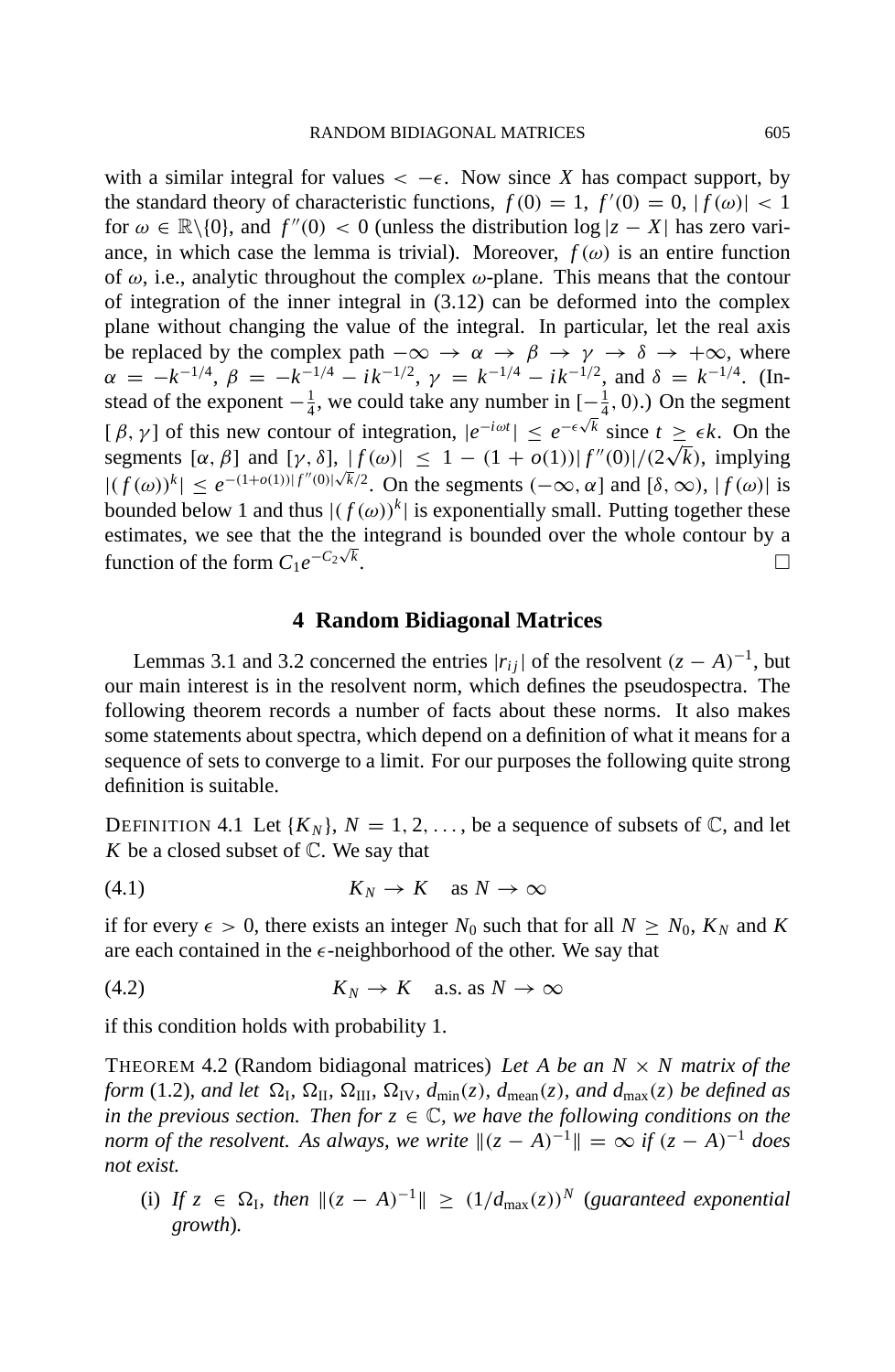- (ii) *If*  $z \in \Omega$ <sub>I</sub>  $\cup \Omega$ <sub>II</sub>, then  $\|(z A)^{-1}\| \to \infty$  *a.s., and if in addition*  $z \notin \Omega$  $\supp(X)$ *, then*  $\|(z - A)^{-1}\|^{1/N} \to 1/d_{\text{mean}}(z)$  *a.s. as*  $N \to \infty$  (*almost sure exponential growth*)*.*
- (iii) *If*  $z \in \Omega_{III}$ *, then*  $||(z A)^{-1}|| \rightarrow \infty$  *a.s., and if in addition*  $z \notin \text{supp}(X)$ *, then*  $\|(z - A)^{-1}\|^{1/N} \to 1$  *a.s. as*  $N \to \infty$  (*almost sure subexponential growth*)*.*
- (iv)  $\tilde{f}_z \in \Omega_{\text{IV}}$ , then  $\|(z A)^{-1}\| < 1/(d_{\min}(z) 1)$  (guaranteed boundedness).

*The spectrum satisfies*  $\Lambda(A) \subseteq \text{supp}(X)$ *, with*  $\Lambda(A) \to \text{supp}(X)$  *a.s. as*  $N \to$  $\infty$  *in the sense of Definition* 4.1*. The numerical range satisfies*  $W(A) \subseteq \text{conv}(\Omega_{\text{III}})$ *, with*  $W(A) \to \text{conv}(\Omega_{III})$  *a.s. as*  $N \to \infty$ *, where* conv(·) *denotes the convex hull.* 

PROOF: Since the norm of a matrix is at least as large as the absolute value of any of its entries, condition (i) follows from Lemma 3.1 by considering the corner entry  $r_{1N}$  of  $(z - A)^{-1}$ .

For condition (ii), by Lemma 3.1, consideration of  $r_{1N}$  again is enough to ensure that  $\|(z - A)^{-1}\|^{1/N}$  is at least as large as  $1/d_{\text{mean}}(z)$  a.s. as  $N \to \infty$ : The precise statement is  $\liminf_{N\to\infty}$   $\|(z - A)^{-1}\|^{1/N} \ge 1/d_{\text{mean}}(z)$  almost surely. To complete the proof we must show that  $\|(z - A)^{-1}\|^{1/N}$  cannot be essentially larger than this, i.e.,  $\limsup_{N\to\infty}$   $\|(z - A)^{-1}\|^{1/N} \le 1/d_{\text{mean}}(z)$  almost surely. To do this, we consider the entries  $r_{ij}$  of  $(z - A)^{-1}$  in two classes: those with  $j + 1 - i \leq \sqrt{N}$  and those with  $j + 1 - i > \sqrt{N}$ . By (3.8), the entries in the for- $\int f(x) dx$  and those with  $f'(x) dx$  and therefore lim sup<sub>*N*→∞</sub> max<sub>*i*,*j*</sub>  $|r_{ij}|^{1/N}$  ≤ 1. By Lemma 3.2, for any  $\epsilon > 0$ , each of the entries in the latter class satisfy  $|r_{ij}|^{1/N}$  > 1/ $d_{\text{mean}}(z)$  +  $\epsilon$  with a probability that decreases as  $N \to \infty$ faster than the inverse of any polynomial in *N*. Since there are only polynomially many entries in the matrix, it follows that the same statement about probabilities is true of max<sub>*ij*</sub>  $|r_{ij}|^{1/N}$  and of  $||(z - A)^{-1}||^{1/N}$ . Since  $\epsilon$  is arbitrary, it follows that lim sup<sub>*N*→∞</sub>  $||(z - A)^{-1}||^{1/N}$  ≤ 1/*d*<sub>mean</sub>(*z*) almost surely.

For condition (iv), we note that  $||(z - A)^{-1}|| \le ||D_0|| + ||D_1|| + \cdots + ||D_{N-1}||$ , where *D<sub>i</sub>* denotes the *j*<sup>th</sup> upper diagonal of  $(z - A)^{-1}$ . Since  $||D_j|| \le d_{\min}(z)^{-1-j}$ by Lemma 3.1, the result follows on summing a finite geometric series.

This leaves condition (iii) of the resolvent norm estimates, which is the most interesting one, since the resolvent norms are diverging to  $\infty$  while the corner entries  $r_{1N}$  are converging to zero. What is going on here is that although on average the entries of the resolvent decrease away from the diagonal, arbitrarily large pockets must (almost surely) appear in which they increase, a phenomenon we shall consider from another angle in Section 6. To be precise, for  $z \in \Omega_{III}$ , since  $d_{\min}(z)$  ≤ 1, there exists  $x_0$  ∈ supp(*X*) with  $|z - x_0|$  ≤ 1. For any  $\epsilon > 0$ , there is a positive probability that a random sample  $x \in X$  will satisfy  $|x - x_0| < \epsilon$ . It follows that for any  $J > 0$ , a sequence of matrices  $A_1, A_2, \ldots$  from bidiag<sub>N</sub> $\{X, 1\}$ for  $N = 1, 2, \ldots$  almost surely eventually contains a block with diagonal entries *x<sub>i</sub>*, of length at least *J*, with  $|x_i - x_0| < \epsilon$ . The resolvent  $(z - A)^{-1}$  of such a matrix contains a  $J \times J$  square block along the diagonal determined by these  $J$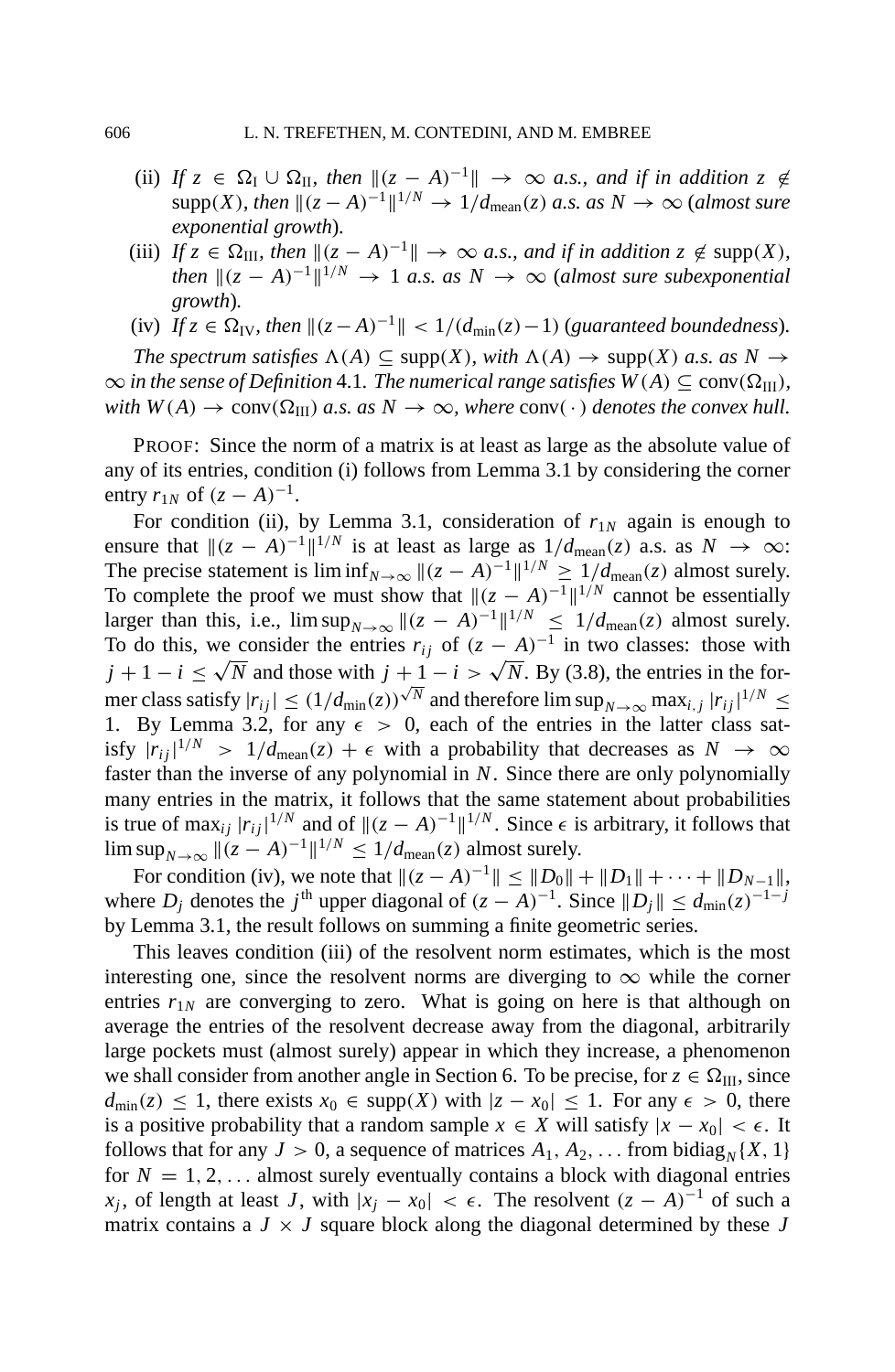entries, and by taking  $\epsilon$  sufficiently small and *J* sufficiently large, we can make the norm of this square block arbitrarily large. The proof of  $||(z - A)^{-1}|| \rightarrow \infty$ a.s. is finished by noting that the norm of the square block is a lower bound for  $||(z - A)^{-1}||$ . (This argument is analogous to one used by Davies [12].) To prove that  $\|(z - A)^{-1}\|^{1/N} \to 1$  a.s., on the other hand, we can reason as in the second part of (ii), above. As in that argument, the entries with  $j + 1 - i \leq \sqrt{N}$  have  $N^{\text{th}}$ roots bounded by 1 in the limit  $N \to \infty$  because of the absolute bound on  $|r_{ij}|$ , and the entries with  $j + 1 - i > \sqrt{N}$  almost surely have the same property because of Lemma 3.2.

Concerning the spectrum, the inclusion  $\Lambda(A) \subseteq \text{supp}(X)$  is trivial. To establish that  $\Lambda(A) \to \text{supp}(X)$  a.s. as  $N \to \infty$ , we must show in addition that for any  $\epsilon$ , with probability 1, there exists an integer  $N_0$  such that for all  $N > N_0$ , supp(*X*) is covered by the  $\epsilon$ -neighborhood of  $\Lambda(A_N)$ . Such a result holds pointwise for each  $z \in supp(X)$  individually, and the extension to supp(*X*) as a set is an easy matter of compactness.

Concerning the numerical range, the inclusion  $W(A) \subseteq \text{conv}(\Omega_{III})$  follows from the inequality  $||(z - A)^{-1}|| \le 1/(d_{\min}(z) - 1)$  for all  $z \in \Omega_{\text{IV}}$ , thus including all  $z \notin \text{conv}(\Omega_{\text{III}})$ . The limit  $W(A) \to \text{conv}(\Omega_{\text{III}})$  a.s. follows from this together with the fact that  $||(z - A)^{-1}|| \to \infty$  a.s. for  $z \in \Omega_{III}$ .

Theorem 4.2 explains the results of Figures 2.1 and 2.2. In particular, it explains the exponential growth of the resolvent norms inside the bubble and the slower growth outside. We see that the bubble is defined by the condition  $d_{\text{mean}}(z) = 1$ ; i.e., it is the set of points whose weighted geometric mean distance to  $\text{supp}(X)$ is equal to 1; we shall make more of this definition in Section 7. Feinberg and Zee [17] obtained the same formula for the location of eigenvalues in their periodic one-way model, based on a similar result by Goldsheid and Khoruzhenko [24, 25] for the eigenvalues of the Hatano-Nelson model.

A more quantitative confirmation of Theorem 4.2 is presented in Figure 4.1. Here, for randomly selected matrices  $A \in \text{bidiag}_{N} \{[-2, 2], 1\}$  for various dimensions *N*, the norm  $\|(z - A)^{-1}\|$  is plotted for the five values of *z* in  $\Omega_{\text{II}}$ ,  $\Omega_{\text{III}}$ , and  $\Omega_{\text{IV}}$  marked by stars in Figure 3.1(c). As predicted, we see exponential growth in the first case, subexponential growth in the second, and no growth in the third.

Figure 4.2 shows numerically computed boundaries of the  $\epsilon$ -pseudospectra of a single matrix *A* ∈ bidiag<sub>*N*</sub>{[-2, 2], 1} of dimension  $N = 10^6$  for  $\epsilon = 10^{-1}$ , 10<sup>-2</sup>, and  $10^{-100}$ . Note that the  $10^{-100}$ -pseudospectrum is almost identical to the region inside the "bubble" plus two "wings" (actually strings of very small connected components around the eigenvalues) extending outside. Inside this region we have  $||(z - A)^{-1}|| > 10^{100}$ , and the norms at the points 0.3*i* and 0.1*i* indicated by stars in Figure 3.1 are approximately  $10^{35,804}$  and  $10^{99,698}$ , respectively. In an application governed by this operator, one would expect that for practical purposes, the behavior would be as if the spectrum included all of the region inside the bubble.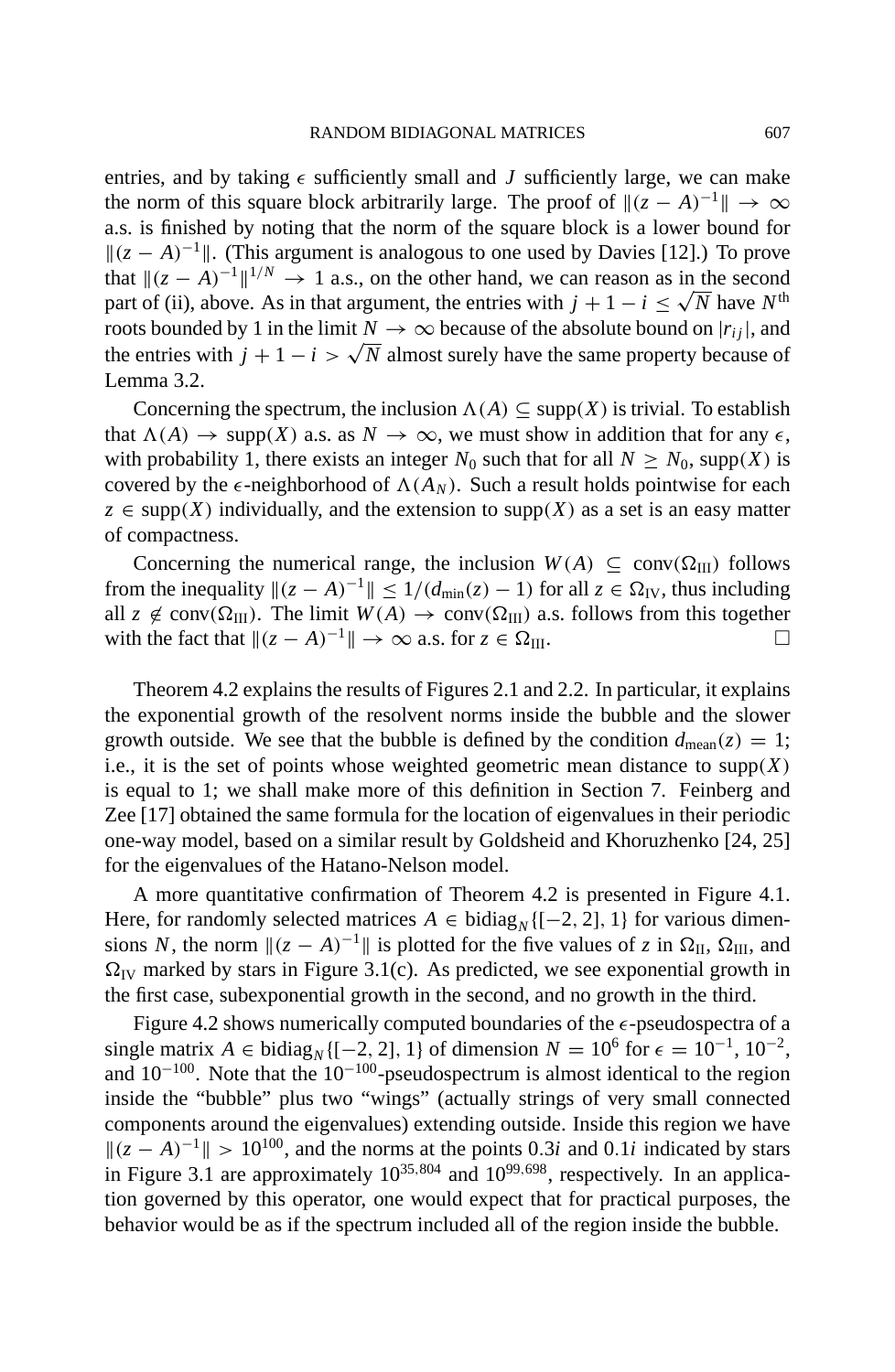

(a) Resolvent norms for two choices  $z \in \Omega_{II}$ . The straight lines mark the asymptotic results of Theorem 4.2(ii).



(b) Resolvent norms for two choices  $z \in \Omega_{III}$  and one choice  $z \in \Omega_{IV}$ . As guaranteed by Theorem 4.2(iv), the latter data are all bounded by  $1/(d_{\text{min}}(1.2i) - 1) = 5.$ 

FIGURE 4.1. Norms  $||(z - A)^{-1}||$  for randomly selected matrices from bidiag<sub>*N*</sub> {[−2, 2], 1} for  $N = 2, 3, ..., 1000$ . The five sets of data correspond to the five values of *z* indicated by stars in Figure 3.1. Note the different vertical scales.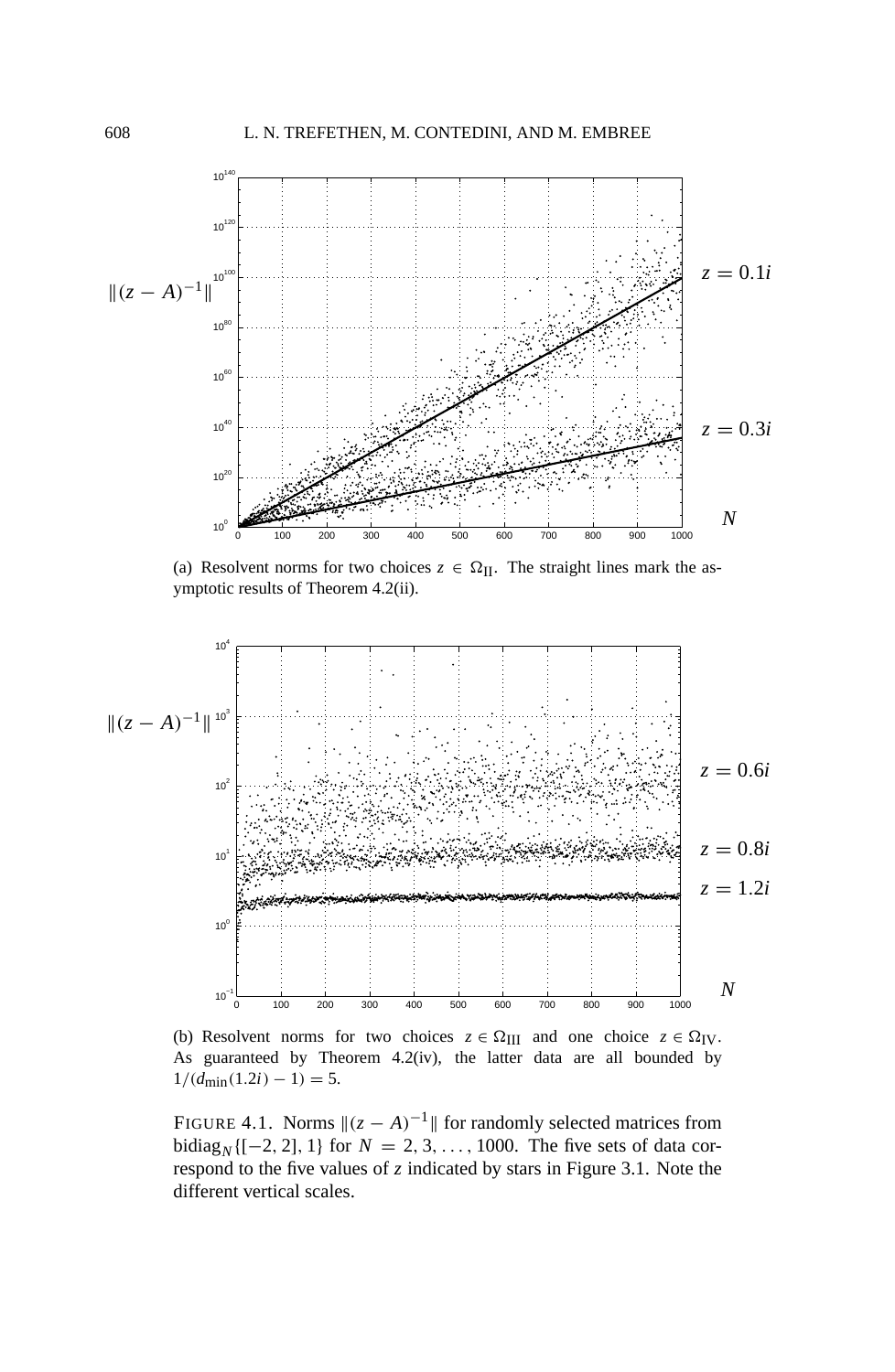

FIGURE 4.2. Numerically computed  $\epsilon$ -pseudospectra for a single matrix *A* ∈ bidiag<sub>*N*</sub>{[-2, 2], 1} with *N* = 10<sup>6</sup> for  $\epsilon$  = 10<sup>-1</sup>, 10<sup>-2</sup>, and  $10^{-100}$ . The inner dashed curve is the bubble separating  $\Omega_{\text{II}}$  and  $\Omega_{\text{III}}$ , and the outer dashed curve is the boundary of  $\Omega_{III}$  and  $\Omega_{IV}$ . Inside the bubble, the resolvent norm is very large.

We do not know of a previously published plot of a  $10^{-100}$ -pseudospectrum, or of pseudospectra of a matrix with dimension in the millions.

### **5 Random Bidiagonal Infinite Matrices**

For an operator acting on a space of infinite dimension, complications arise in spectral theory that are absent for matrices. It is no longer the case that the spectrum is just the set of eigenvalues. Instead, for a bounded operator *A* acting in Hilbert space (which is the natural context of our problem, though various generalizations are possible),  $\Lambda(A)$  is the set of numbers  $z \in \mathbb{C}$  for which  $z - A$  does not have a bounded inverse  $(z - A)^{-1}$  [23, 33, 45].

Let us be specific about our bidiagonal matrices *A* of the form (1.2). In the infinite-dimensional limit, we could consider a singly infinite bidiagonal matrix acting on vectors  $(v_1, v_2, \ldots)^\mathsf{T}$ . We like to think of such an *A* as a bidiagonal *stochastic Toeplitz operator*, with domain  $\ell_2^+ = \ell_2(\mathbb{Z}^+)$ . (A Toeplitz matrix has constant entries on each diagonal; a "stochastic Toeplitz matrix" has independent samples from a fixed distribution on each diagonal.) Alternatively, we could consider a doubly infinite bidiagonal matrix acting on vectors  $(\ldots, v_{-1}, v_0, v_1, \ldots)^\mathsf{T}$ . We think of this as a bidiagonal *stochastic Laurent operator*, with domain  $\ell_2 = \ell_2(\mathbb{Z})$ .

Roughly speaking, for these stochastic problems as for their nonstochastic Toeplitz and Laurent cousins, the Toeplitz operator corresponds to a limit of Toeplitz matrices, and the Laurent operator corresponds to a limit of circulant matrices (i.e., Toeplitz matrices with corner entries introduced to make the structure periodic) as  $N \to \infty$ . We can explain this for our bidiagonal matrices as follows. If a singly infinite triangular matrix *B* has an inverse  $B^{-1}$ , then it is easily shown by induction that the finite sections of  $B^{-1}$  must be the inverses of the corresponding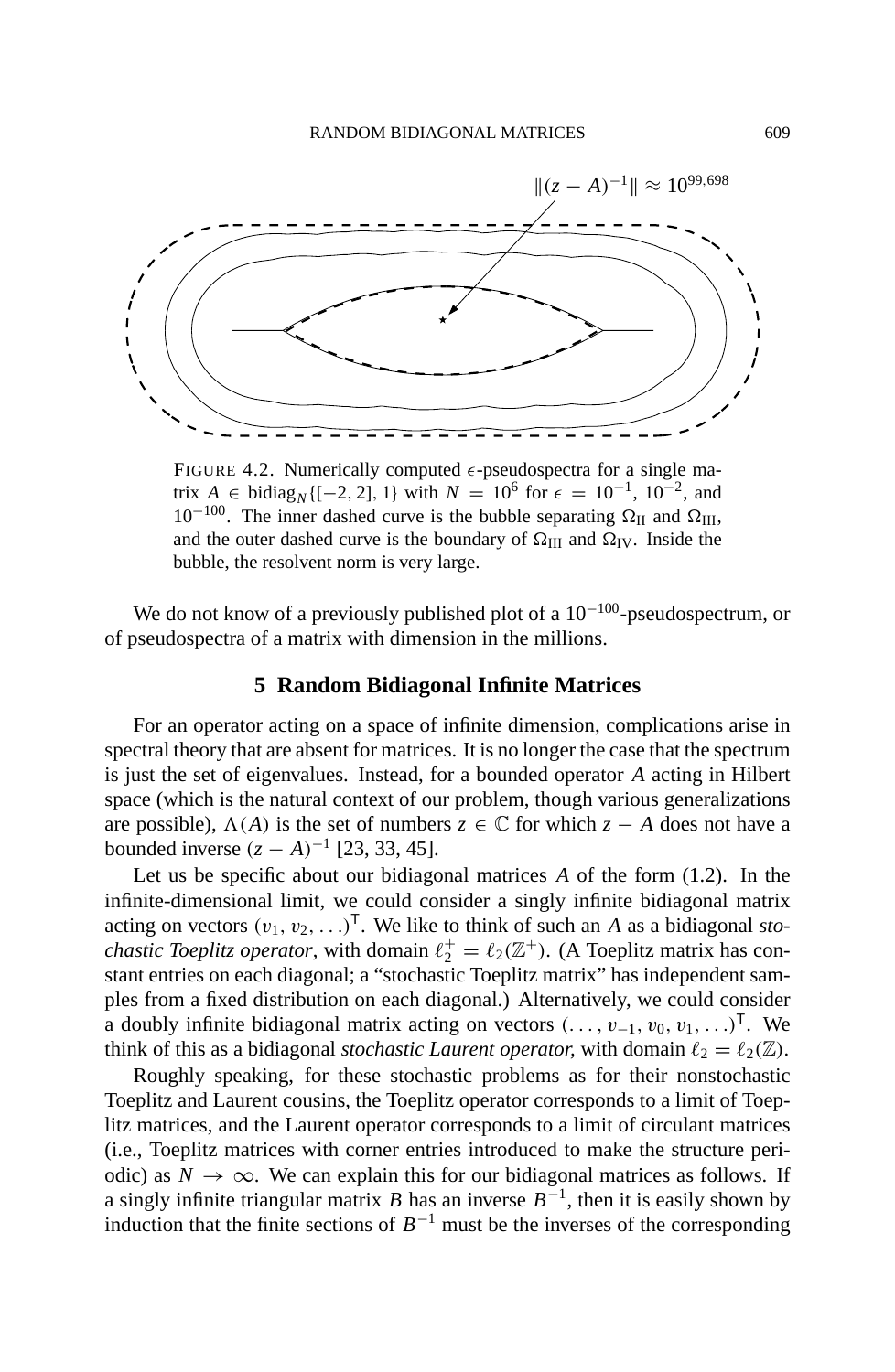finite sections of *B*. Thus a nonsingular upper triangular Toeplitz operator has an upper triangular inverse, namely, the matrix one gets by computing out from the diagonal in the obvious fashion.

Here are results for the singly infinite case; the doubly infinite case is addressed in Section 7.

THEOREM 5.1 (Random bidiagonal infinite matrices) *Let A be a singly infinite matrix* ("*stochastic Toeplitz operator"*) *of the form* (1.2)*. Then*  $\Omega_I \subseteq \Lambda(A) \subseteq$  $\Omega_{\rm I} \cup \Omega_{\rm II} \cup \Omega_{\rm III}$ *, and with probability* 1*,* 

(5.1) 
$$
\Lambda(A) = \Omega_{\rm I} \cup \Omega_{\rm II} \cup \Omega_{\rm III}.
$$

*For*  $z \in \Omega$ <sub>*IV*</sub>, *we have* 

(5.2) 
$$
\|(z - A)^{-1}\| \le \frac{1}{d_{\min}(z) - 1},
$$

*and with probability* 1*, this inequality is an equality. Also with probability* 1*, the numerical range W*(*A*) *is*

(5.3) 
$$
W(A) = \text{conv}(\Omega_{\text{III}}).
$$

PROOF: Suppose a bounded inverse  $(z - A)^{-1}$  exists for some *z*. As was just noted, one can show by induction starting at the upper left corner that  $(z - A)^{-1}$  is upper triangular too and that its entries are given by the same formula (3.1) as for finite-dimensional matrices.

For the first assertion of the theorem, consider  $z \in \Omega_{\text{I}}$ , i.e.,  $d_{\text{max}}(z) < 1$ . If  $z \notin \Lambda(A)$ , then (3.1) applies, giving us  $|r_{ii}| \ge 1$  for each *i* and *j* with  $j \ge i$  (in fact, with exponential growth). Thus  $(z - A)^{-1}$  cannot be bounded after all, and we have a contradiction.

Next, consider  $z \in \Omega_{\text{II}} \cup \Omega_{\text{III}}$ , i.e.,  $d_{\text{min}}(z) \leq 1$ . Again, if  $z \notin \Lambda(A)$ , then (3.1) applies, and by parts (ii) and (iii) of Theorem 4.2, with probability 1 there are finite sections of  $(z - A)^{-1}$  with arbitrarily large norms. Thus with probability 1  $(z - A)^{-1}$  is unbounded after all, implying that  $z \in \Lambda(A)$ . Now this establishes that any fixed  $z \in \Omega_{II} \cup \Omega_{III}$  is in  $\Lambda(A)$  with probability 1, but the assertion of the theorem is stronger: that with probability 1 *all* such *z* are in  $\Lambda(A)$ . As in the proof of the last theorem, the argument can be expanded to establish this by the use of compactness. Because this case is slightly more complicated than that one, we spell out the details.

Since supp(*X*) is compact, so is  $\Omega_{II} \cup \Omega_{III}$ , and it follows that for any  $\epsilon > 0$ , there exists a finite set of values  $z_j \in \Omega_{II} \cup \Omega_{III}$  such that the union of the  $\epsilon$ -balls around  $\{z_i\}$  covers  $\Omega_{II} \cup \Omega_{III}$ . Our argument implies that with probability 1, none of the inverses  $(z_j - A)^{-1}$  exist as bounded operators. The nonexistence of  $(z_j - A)^{-1}$ implies that for  $|z - z_j| < \epsilon$ , if  $(z - A)^{-1}$  exists, then  $||(z - A)^{-1}|| > \epsilon^{-1}$ . Thus we see that for any  $\epsilon > 0$ ,  $\|(z - A)^{-1}\| > \epsilon^{-1}$  uniformly for all  $z \in \Omega_{\text{II}} \cup \Omega_{\text{III}}$ , with probability 1. Since  $\epsilon$  is arbitrary, this implies  $\Lambda(A) \supseteq \Omega_{II} \cup \Omega_{III}$  with probability 1.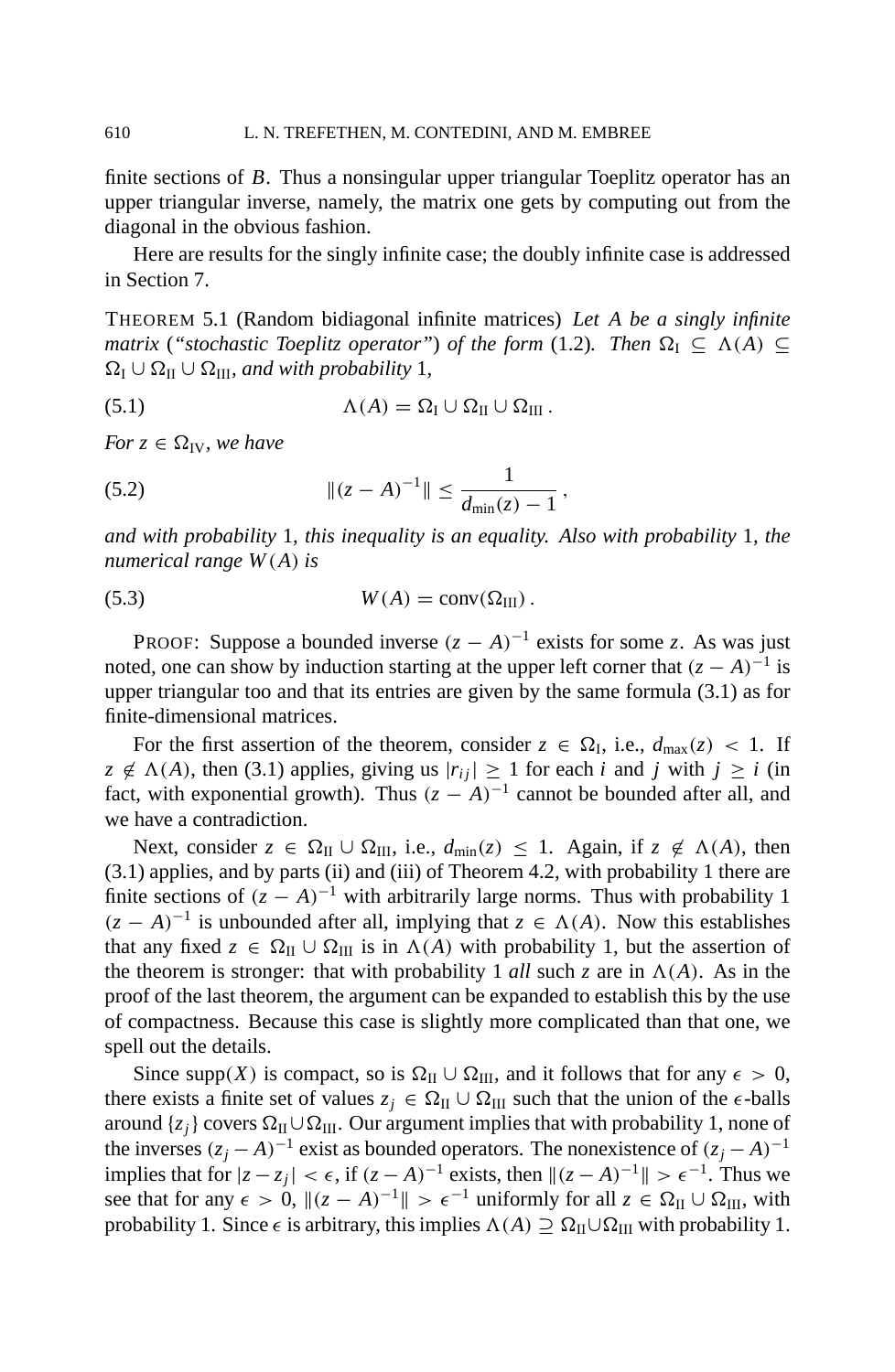Now consider  $z \in \Omega_{\text{IV}}$ , i.e.,  $d_{\text{min}}(z) > 1$ . In this case we can use (3.1) to construct an infinite matrix  $(z - A)^{-1}$ . Regardless of what numbers  $x_i \in \text{supp}(X)$ appear on the diagonal of *A*, (3.8) implies that the entries of the matrix decrease exponentially away from the diagonal, and thus it is indeed a bounded inverse of  $z - A$ . The bound (5.2) can be verified by the same geometric series argument as in the proof of Theorem 4.2; a weak rather than strict inequality now appears because the series is infinite. Since arbitrarily long stretches of entries arbitrarily close to some  $x \in \text{supp}(X)$  with  $|z - x| = d_{\text{min}}(z)$  must almost surely appear on the diagonal of *A*, the inequality is almost surely an equality (cf. [12]).

Finally, the assertion about  $W(A)$  follows essentially as in Theorem 4.2.  $\square$ 

## **6 Localized and Delocalized Resolvents**

To physicists interested in random matrices related to the Hatano-Nelson example, a crucial phenomenon is that of a *delocalization transition*. In all previous articles on the subject that we know of, this phenomenon has been approached via the eigenvectors of random matrices of periodic structure, i.e., with  $a_{N1} \neq 0$ . It is found that when an eigenvalue  $\lambda$  is real, the corresponding eigenvector is exponentially localized in the sense that for some  $j_0$ , its entries decay exponentially with  $|j - j_0|$ ; this is a non-Hermitian generalization of the phenomenon of Anderson localization [1]. As one moves along the curve of eigenvalues or changes a parameter so that  $\lambda$  becomes complex, on the other hand, the exponential decay is lost and the eigenvectors become global. Questions of localization and delocalization of eigenvectors have been a central topic in condensed matter physics for many years, because they are related to quantum mechanical phenomena such as transparency to light and conductivity of electricity. Hatano, Nelson, and Shnerb have proposed a number of possible physical implications of the delocalization transition for their matrices [27, 28, 40].

For nonperiodic matrices with  $a_{N1} = 0$ , the eigenvalues are trivial, and no one has suggested that the eigenvectors corresponding to eigenvalues inside the bubble are physically meaningful. (They are "gauge-transformed Anderson modes," localized at one end, and their exponential growth with the vector index implies that the corresponding eigenvalues are exponentially ill-conditioned; we shall say more about this at the end of the next section.) However, the delocalization phenomenon can still be seen in the resolvent matrix  $(z - A)^{-1}$ . Mathematically speaking, if a linear system generated by a matrix *A* is driven at a complex frequency *z*,

$$
\frac{d\phi}{dt} = A\phi + e^{zt}v
$$

for some vector  $v$ , the solution is

$$
\phi(t) = e^{zt}u
$$
,  $u = (z - A)^{-1}v$ .

In particular, if we take v to be the discrete delta function  $e_i$ , then u is the  $j^{\text{th}}$ column of  $(z - A)^{-1}$ . Thus each column of  $(z - A)^{-1}$  represents the response of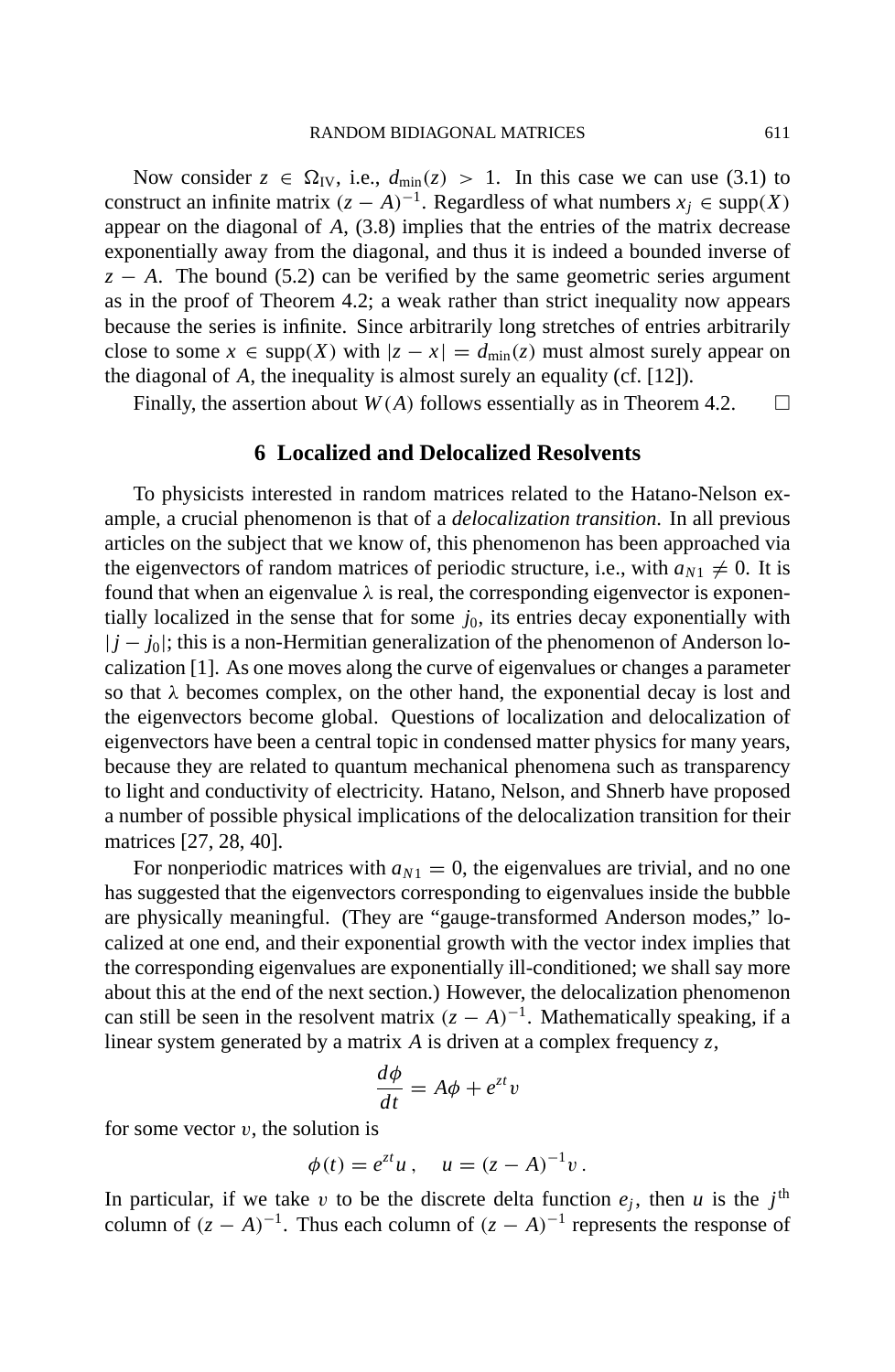the system to spatially localized input at frequency  $z$ , and it is natural to regard  $(z - A)^{-1}$  as localized if the entries of these columns decay exponentially with distance from the diagonal, delocalized if they do not.

Our Lemma 3.1 implies that according to this criterion,  $(z - A)^{-1}$  has the following properties as  $N \to \infty$  for *z* in each of the four regions:

> $\Omega$ <sub>I</sub>: delocalized (surely),  $\Omega_{II}$ : delocalized almost surely,  $\Omega_{\text{III}}$  : localized almost surely,  $\Omega$ <sub>IV</sub> : localized (surely).

Figure 6.1 confirms these predictions for a random matrix with  $N = 400$ . For larger *N*, of course, the distinction between localized and delocalized cases would grow steadily more pronounced. Note that as *z* approaches the bubble from outside, though the resolvent remains localized, the "correlation lengths" become larger, a familiar phenomenon near critical points in condensed matter.

# **7 Random Bidiagonal Periodic Matrices**

We have considered nonperiodic bidiagonal matrices and shown that they exhibit a Hatano-Nelson bubble and an associated localization-delocalization effect, provided that one looks at pseudospectra and resolvents rather than eigenvalues and eigenvectors. If one looks at eigenvalues and eigenvectors for these matrices, one sees little.

As mentioned previously, the usual approach in the literature has been to investigate eigenvalues and eigenvectors but for matrices of periodic structure, where the pattern of the superdiagonal entry is continued in the bottom-left corner of the matrix by setting  $a_{N1} = 1$ . Some authors call a matrix of this structure "periodic bidiagonal." We might also continue the usage of Section 5 and call it "stochastic circulant." In this periodic case it is found that eigenvalues appear that lie along the "bubble" boundary between regions  $\Omega_{II}$  and  $\Omega_{III}$ . Goldsheid and Khoruzhenko [24, 25] and Feinberg and Zee [18] have made this precise, and the details of their mathematical arguments are close to ours; also see [8, 31].

An upper bidiagonal matrix and its periodic variant are closely related, differing only in the  $(N, 1)$  position. Since the difference there in our case is 1, one might think that one problem cannot be regarded as a perturbation of the other that is small in norm. In fact, however, one can interpret a great deal in the light of small perturbations. If  $d > 1$  is arbitrary, then

$$
(7.1) \t D \begin{pmatrix} x_1 & 1 & & \\ & \ddots & \ddots & \\ & & x_{N-1} & 1 \\ 1 & & & x_N \end{pmatrix} D^{-1} = \begin{pmatrix} x_1 & d & & \\ & \ddots & \ddots & \\ & & x_{N-1} & d \\ d^{-N} & & & x_N \end{pmatrix},
$$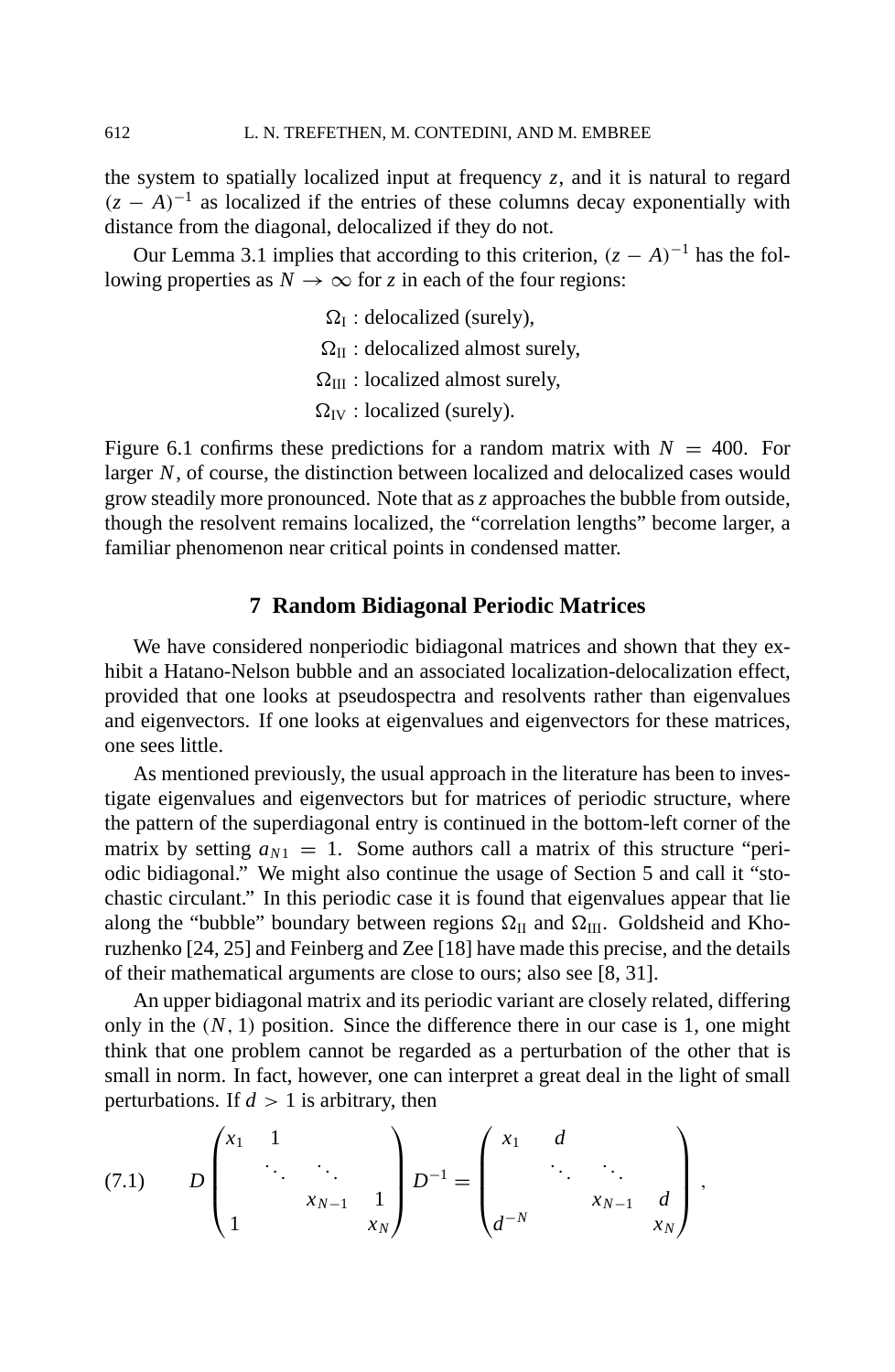

FIGURE 6.1. Localization and delocalization as seen in the resolvents  $(z - A)^{-1}$  for a fixed choice of *A* ∈ bidiag<sub>*N*</sub>{[−2, 2], 1}, *N* = 400, for the same five values of *z* as in Figure 3.1. A dot is printed at each position of the matrix with  $|r_{ij}| > 0.5$ . For *z* outside the bubble (first three plots), the resolvent is concentrated on the diagonal, while for  $z$ inside the bubble (last two plots), it is not concentrated. As *z* approaches the bubble, local exceptions of larger and larger scale appear.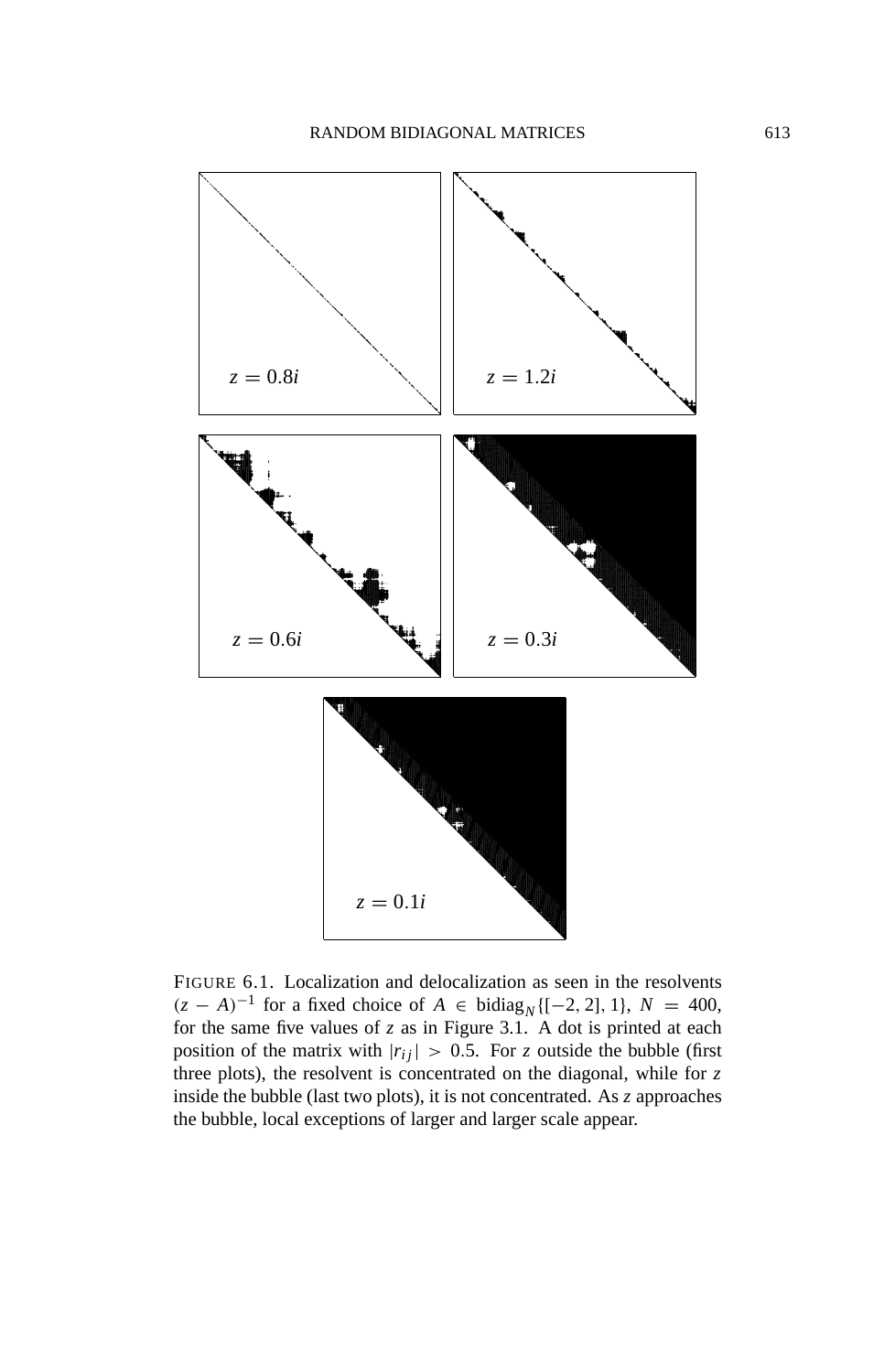where  $D = \text{diag}(d, d^2, \dots, d^N)$ . Mathematicians call this a diagonal similarity transformation; physicists call it a gauge transformation. For large *N*, the corner entry  $d^{-N}$  is exponentially small, so the latter matrix is an exponentially small perturbation of a bidiagonal matrix (1.2) with the eigenvalues  $x_1, \ldots, x_N$  and a slightly enlarged diagonal.

Can this exponentially small perturbation change the eigenvalues very much? The following theorem shows that the answer is resoundingly no for some of the eigenvalues, and yes for others (those with  $d^{-1} < d_{\text{mean}}(x_i) < 1$ ). Though not stated in exactly this form before, the statement in the theorem about convergence of the eigenvalues to the "bubble" plus the "wings" is essentially contained in the papers of Brézin, Feinberg, and Zee, Goldsheid and Khoruzhenko, and Brouwer et al. We define these two sets precisely, for general *X*, as follows:

$$
S_{\text{bubble}} \equiv \{ z \in \mathbb{C} : d_{\text{mean}}(z) = 1 \}, \quad S_{\text{wings}} \equiv \{ z \in \text{supp}(X) : d_{\text{mean}}(z) > 1 \}.
$$

The set  $S_{\text{wings}}$  may contain curves and regions with interior, but it cannot contain isolated points, for if an isolated point  $z_0$  belonged to supp $(X)$ , then the measure  $\mu(z_0)$  would have to be positive, implying  $d_{\text{mean}}(z_0) = 0$ . In the unbounded region exterior to supp(X),  $S_{\text{bubble}}$  can consist only of closed curves with  $d_{\text{mean}}(z) > 1$  on one side and  $d_{\text{mean}}(z) < 1$  on the other, for it is a level set of the harmonic function  $E(\log|z - X|)$ , which satisfies the maximum principle, yet is not constant since it increases to  $\infty$  as  $z \to \infty$ . Within and interior to supp(*X*),  $S_{\text{bubble}}$  can be more complicated. For example, if *X* is the uniform distribution on the unit circle, then *S*bubble is the closed unit disk.

THEOREM 7.1 (Random bidiagonal periodic matrices) *Let A be an N* × *N matrix* ("*stochastic bidiagonal circulant matrix*") *of the form* (1.2) *except with*  $a_{N1} = 1$ , *and let*  $z \in \mathbb{C}$  *be given.* If  $z \in \Omega$ <sub>*I</sub>, then*  $||(z - A)^{-1}|| \le 1/(1 - d_{\max}(z))$ *, and if*  $z \in \Omega$ </sub>  $\Omega_{\text{IV}}$ , then  $\|(z - A)^{-1}\| \leq 1/(d_{\min}(z) - 1)$ *. If*  $z \in \Omega_{\text{II}} \cup \Omega_{\text{III}}$ , then  $\|(z - A)^{-1}\| \to \infty$ *a.s. as*  $N \to \infty$ *, and if in addition*  $z \notin S_{\text{bubble}} \cup S_{\text{wines}}$ *, then*  $||(z - A)^{-1}||^{1/N} \to 1$ *a.s. as*  $N \rightarrow \infty$ *. Moreover,* 

$$
(7.2) \t\t W(A) \to \text{conv}(\Omega_{\text{III}})
$$

*almost surely as N*  $\rightarrow \infty$ *, and, provided that S*<sub>bubble</sub> *consists only of curves disjoint from* supp(*X*) *except at isolated points,*

$$
(7.3) \quad \Lambda(A) \to S_{\text{bubble}} \cup S_{\text{wings}}
$$

*almost surely as*  $N \to \infty$ *.* 

PROOF: First, consider  $z \in \Omega$ <sub>I</sub>, i.e.,  $d_{\text{max}}(z) < 1$ . Let *S* denote the circulant shift matrix with  $s_{ij} = 1$  for  $j \equiv (i + 1) \pmod{N}$ , 0 otherwise. Then we have  $z - A = D - S$ ,

where *D* is the diagonal matrix with entries  $z - x_j$ . Thus we can regard  $z - A$  as a perturbation of norm  $||D|| \le d_{\text{max}}(z)$  of  $-S$ . It follows that  $z - A$  has an inverse, and it satisfies  $||(z - A)^{-1}|| \le 1/(1 - d_{\text{max}}(z)).$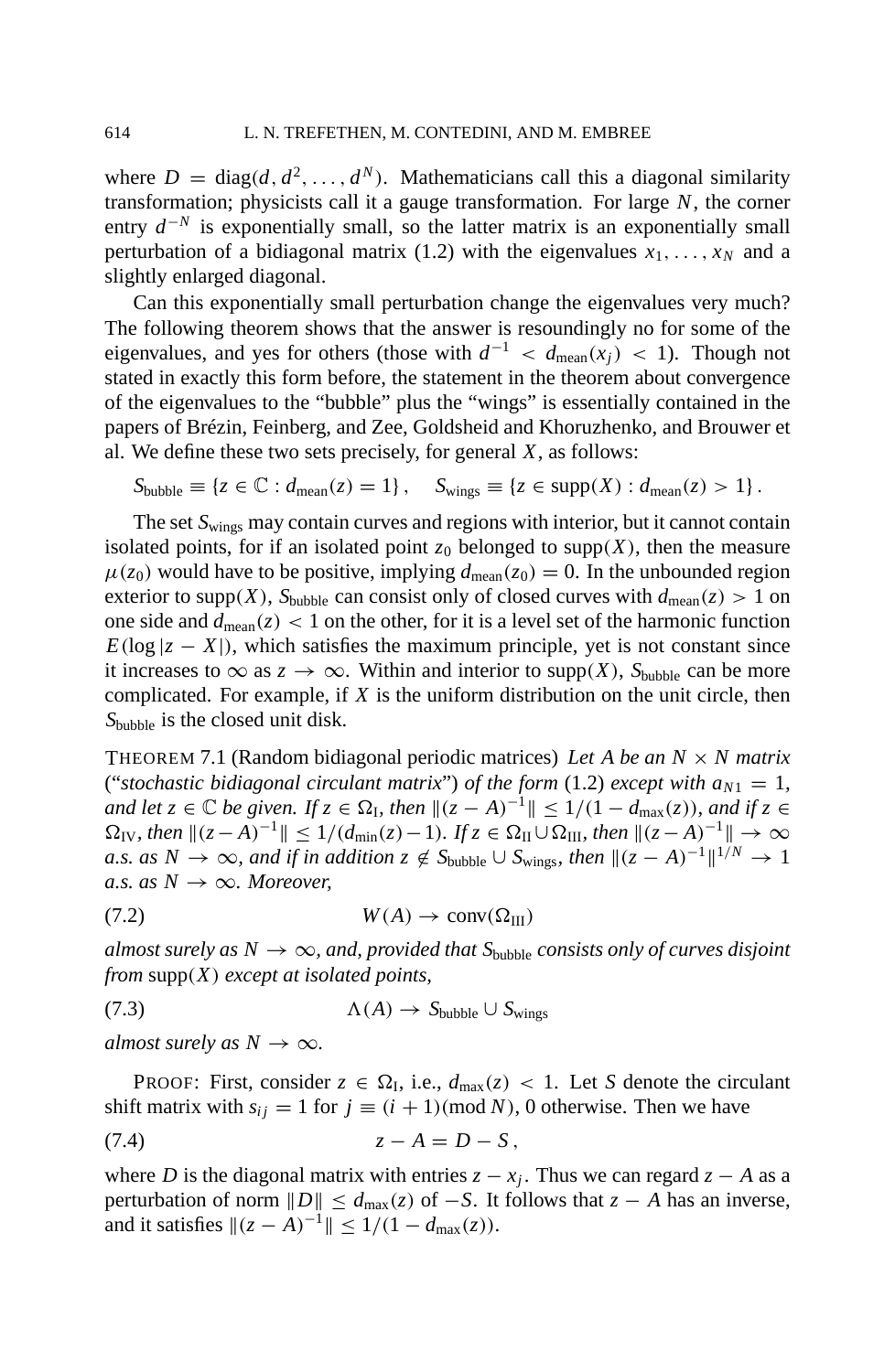Next, suppose  $z \in \Omega_{II} \cup \Omega_{III}$ . An argument to establish  $||(z - A)^{-1}|| \to \infty$  a.s. can be made that is essentially the same as in the proof of the corresponding part of Theorem 8.1 in the next section; we give details there. Conversely, we must show that if  $z \notin S_{\text{bubble}} \cup S_{\text{wings}}$ , the growth is not exponential. We return to this at the end of the proof.

If *z* ∈  $\Omega$ <sub>IV</sub>, again we make use of (7.4), but now it is  $||D^{-1}||$  rather than  $||D||$ that is small. Since  $d_{\text{min}}(z) > 1$ , we now have  $||D^{-1}|| \leq 1/d_{\text{min}}(z) < 1$ , hence  $||SD^{-1}|| < 1$  also, giving a convergent series representation

$$
(7.5) \quad (z - A)^{-1} = (D - S)^{-1} = D^{-1} + D^{-1}(SD^{-1}) + D^{-1}(SD^{-1})^2 + \cdots
$$

and the required bound.

The assertions concerning  $W(A)$  are corollaries of the facts that  $\|(z - A)^{-1}\| \to$  $\infty$  a.s. as  $N \to \infty$  for  $z \in \Omega_{\text{II}} \cup \Omega_{\text{III}}$  and that  $||(z - A)^{-1}|| \le 1/(d_{\min}(z) - 1)$  for z outside this region, as in the proofs of the last two theorems.

The claim (7.3) regarding the spectrum is essentially as in the papers by Goldsheid and Khoruzhenko and Feinberg and Zee. A proof can be based on the characteristic equation of *A*, which is easily seen to be

(7.6) 
$$
p(z) = \prod_{j=1}^{N} (x_j - z) = 1.
$$

We sketch the argument without giving details and without repeating in each clause the qualification "almost surely as  $N \to \infty$ ." By methods akin to those of earlier proofs in this paper, it can be seen that if  $d_{\text{mean}}(z) < 1$ , i.e., for  $z \in$  $\Omega_I \cup \Omega_{II}$ , (7.6) cannot hold: *p*(*z*) is exponentially smaller in magnitude than 1. For  $d_{\text{mean}}(z) > 1$ , we similarly have that  $p(z)$  is exponentially larger than 1 except that if  $z \in \text{supp}(X)$ , then equality may be achieved by taking *z* exceptionally close to some  $x_i$ . (A physicist might say that an eigenvalue is pinned to an impurity.) Thus any limit points of  $\Lambda(A)$  as  $N \to \infty$  must be confined to  $S_{\text{bubble}} \cup S_{\text{wines}}$ . Conversely, we must show that every  $z \in S_{\text{bubble}} \cup S_{\text{wings}}$  is such a limit point. This can be done with the aid of the principle of the argument of complex analysis, which asserts that if  $p(z)$  maps a closed loop  $\Gamma$  onto a curve that winds v times counterclockwise around the point 1, then the equation  $p(z) = 1$  has v roots interior to  $\Gamma$ , counted with multiplicity. For  $z \in S_{wings}$ , since  $d_{mean}(z) > 1$ , we can construct arbitrarily small loops  $\Gamma$  near *z* that enclose one or more points  $x_i$  but satisfy  $|p(\zeta)| > 1$  for all  $\zeta \in \Gamma$ ; by the argument principle, there are as many eigenvalues  $\lambda$  inside such a loop as there are points  $x_i$ . Note that this shows not only that the eigenvalues cluster on supp(*X*) for  $d_{\text{mean}}(z) > 1$ , but that the densities of the eigenvalues match those of the samples from  $\text{supp}(X)$ .

For  $z \notin \text{supp}(X)$  lying on an arc of  $S_{\text{bubble}}$ , as noted above, we have  $d_{\text{mean}}(\zeta)$  > 1 on one side of the arc and  $d_{\text{mean}}(\zeta) < 1$  on the other. It follows that the same holds for  $|p(\zeta)|$ , implying that a small loop  $\Gamma$  can be constructed near *z* such that  $p(\Gamma)$ winds counterclockwise around the outside of the unit disk a number of times, cuts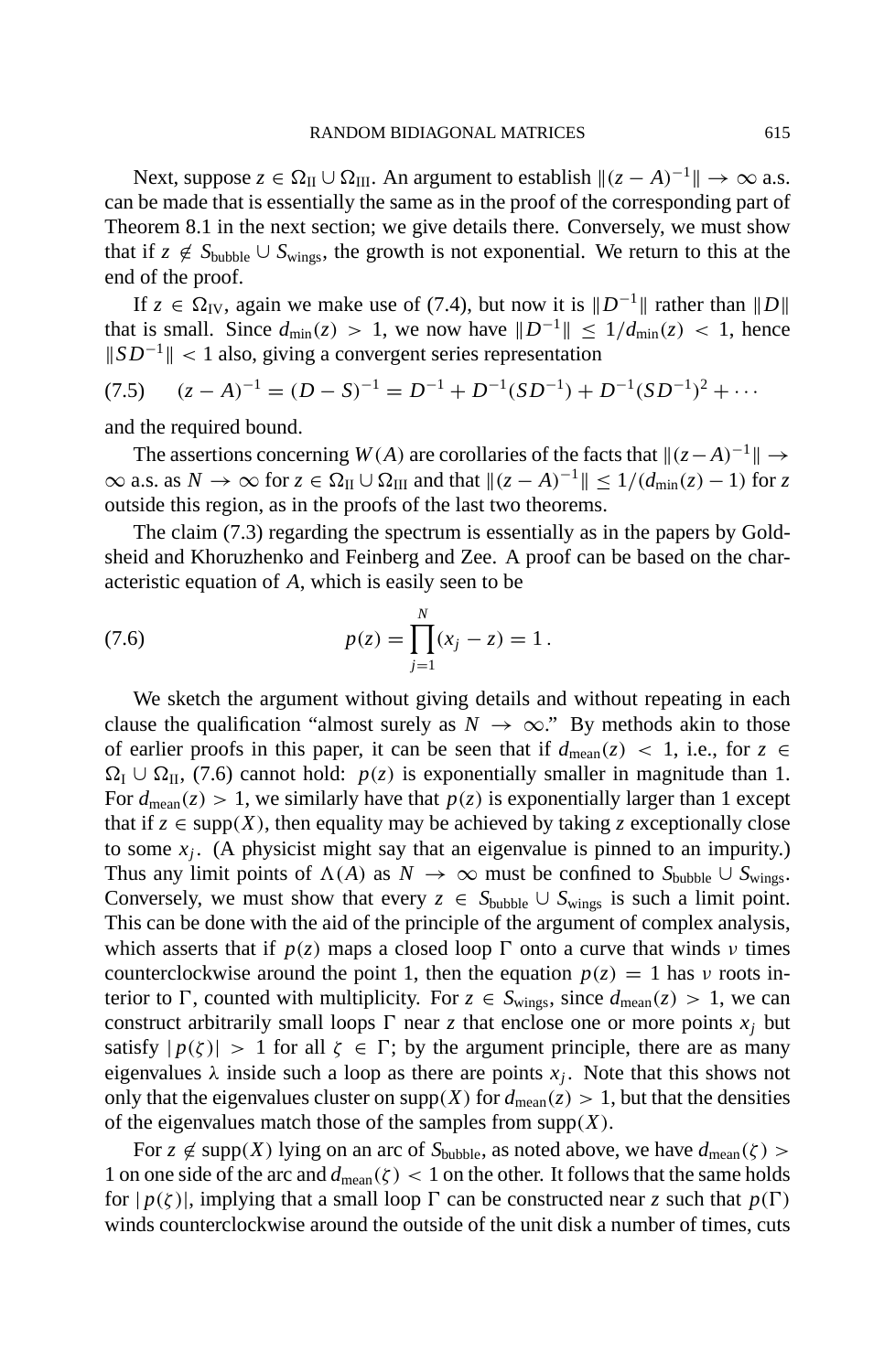inside without passing through the point 1, winds around inside, then cuts back out again. Such a curve has positive winding number about 1, and thus again there are eigenvalues near *z*.

Finally, we return to the proof that for  $z \notin S_{\text{bubble}} \cup S_{\text{wings}}$ , though  $\|(z - A)^{-1}\|$ may diverge to  $\infty$  as  $N \to \infty$ , the growth is almost surely not exponential. For this, as in the proof of Theorem 4.2, it is convenient to use an explicit formula for  $(z - A)^{-1}$ . From Cramer's rule we find, in analogy to (3.1),

(7.7) 
$$
r_{ij} = \begin{cases} \frac{\prod_{k < i \text{ or } k > j} (z - x_k)}{\left(-1 + \prod_{\text{all } k} (z - x_k)\right)}, & i \leq j, \\ \frac{\prod_{k < i \text{ and } k > j} (z - x_k)}{\left(-1 + \prod_{\text{all } k} (z - x_k)\right)}, & i > j. \end{cases}
$$

For  $z \notin S_{\text{bubble}} \cup S_{\text{wings}}$ , as argued above,  $\prod_{\text{all }k} (z - x_k)$  is almost surely exponentially smaller (inside the bubble) or larger than 1 (outside). In the former case the denominators in (7.7) are  $\approx -1$  and the numerators are  $O(1)$ , so  $r_{ii}$  is  $O(1)$ . In the latter case the denominators are exponentially large and the numerators are exponentially large too, but as there are fewer factors  $(z - x_k)$  in the numerators, the ratio is again  $O(1)$ . Thus in either case  $r_{ij}$  is  $O(1)$ , and a complete proof that this gives the required behavior a.s. as  $N \to \infty$  can be based on Lemma 3.2, as in the proof of Theorem 4.2.

The papers by Feinberg and Zee and Goldsheid and Khoruzhenko carry arguments like these further to obtain estimates not just of where the eigenvalues lie, but of their density. These are essentially arguments of potential theory. If an eigenvalue  $\lambda$  of *A* is thought of as a point charge with potential  $N^{-1} \log |z - \lambda|$ , then in the limit  $N \to \infty$ ,  $S_{\text{bubble}}$  is an equipotential surface of potential zero, and the eigenvalues lie along it in an equilibrium configuration subject to the external field applied by the other eigenvalues, if any, pinned to the values  $x_j$  in  $S_{wings}$ .

In this article we have hardly mentioned condition numbers of eigenvalues, which measure sensitivity of individual eigenvalues to perturbations [13], but they are implicit in any discussion of pseudospectra, and Davies has investigated eigenvalue condition numbers for his random tridiagonal matrices [12]. If  $x_i$  is a simple eigenvalue of a bidiagonal matrix *A*, the condition number of  $x_i$  is  $\kappa(x_i)$  =  $1/|w^*v|$ , where  $w^*$  and v are normalized left and right eigenvectors of *A* associated with  $x_j$ , respectively. If  $x_j$  is in  $S_{wings}$ , both  $w^*$  and v are localized and  $\kappa(x_i) = O(1)$ , whereas if  $d_{\text{mean}}(x_i) < 1$ ,  $\kappa(x_i)$  is of order  $d_{\text{mean}}(x_i)^{-N}$ . This huge condition number gives another perspective on how it is possible that introducing a corner entry can move all the eigenvalues with  $d_{\text{mean}}(x_i) < 1$  out to the bubble. For  $x_i \in S_{wines}$ , the condition number can also be used to give an alternative proof that introducing the corner entry has negligible effect on this eigenvalue. At first one might think, since  $a_{N1} = 1$  and  $\kappa(x_i) = O(1)$ , that introducing the corner entry could move the eigenvalue by a distance  $O(1)$ , but with the help of (7.1) we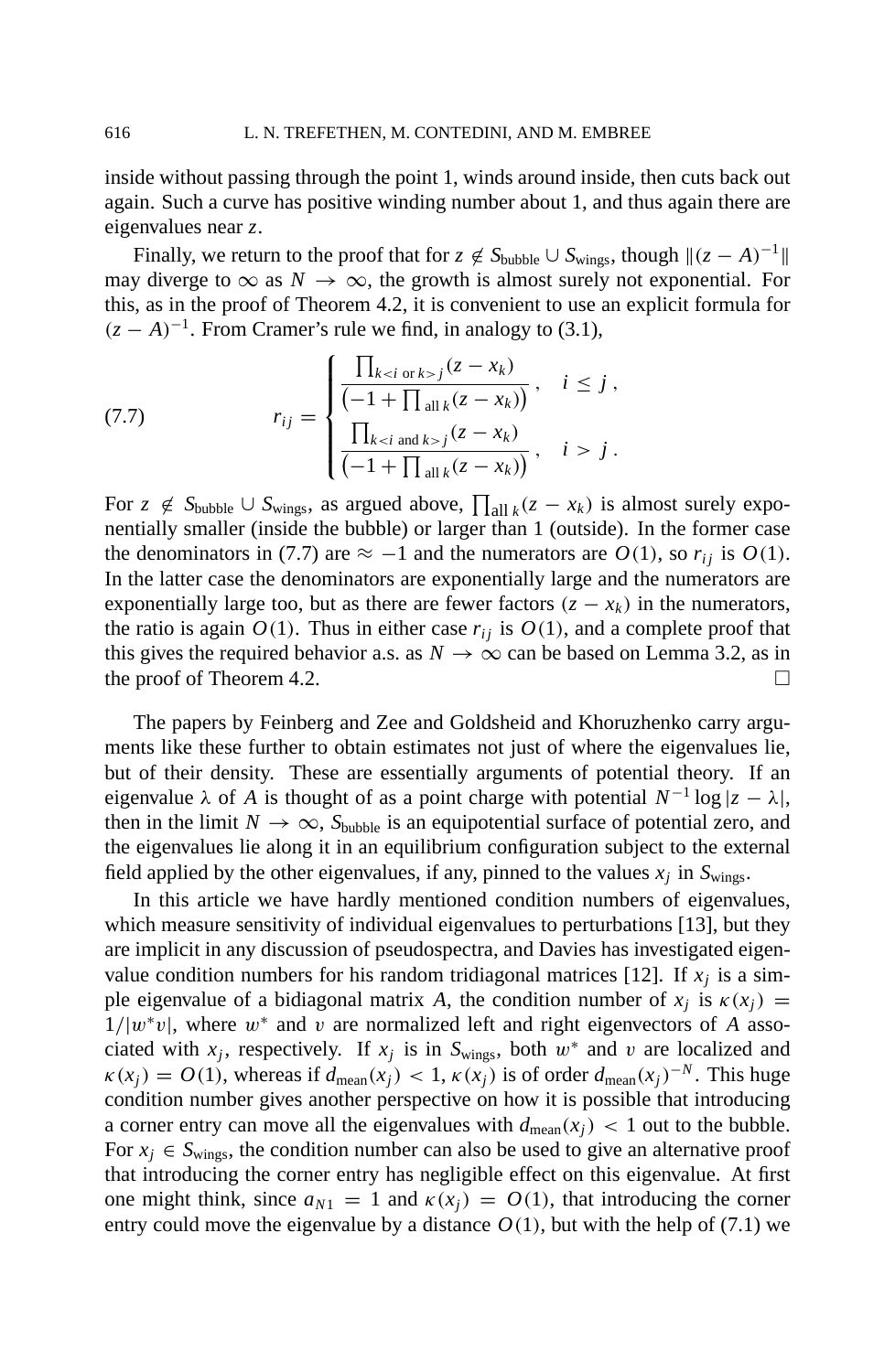see that nothing like that can happen. If *d* is chosen slightly less than  $d_{\text{mean}}(x_i)$ , the bidiagonal part of the right-hand matrix of (7.1) still has localized left and right eigenvectors and  $\kappa(x_i) = O(1)$ , but it is only a distance  $d^{-N} \approx d_{\text{mean}}(x_i)^{-N}$  from the periodic matrix. Thus introducing the corner entry in fact perturbs the eigenvalue  $x_i$  at most on the order of  $d_{\text{mean}}(x_i)^{-N}$ .

#### **8 Random Bidiagonal Doubly Infinite Matrices**

Finally, we turn to the doubly infinite, or Laurent, case. Questions of spectra have been considered for a class of tridiagonal doubly infinite random operators by Davies [12], and our arguments are close to his. Some results on such spectra are also mentioned by Goldsheid and Khoruzhenko [24, 25].

It is well-known that whereas the spectrum of a Toeplitz operator is a certain curve in the complex plane (the image of the unit circle under the function known as the *symbol* of the operator) together with the points it encloses with nonzero winding number [6, 21, 60], the spectrum of the corresponding Laurent operator is just the curve itself [6, 14, 60]. The simplest example is the shift operator *S* with  $s_{i,i+1} = 1$  for each *i* but  $s_{i,i} = 0$  otherwise, which has spectrum equal to the closed unit disk if it is singly infinite, but just the unit circle if it is doubly infinite. Part of the explanation is that in the doubly infinite case, the inverse of an upper triangular operator need not be upper triangular. Indeed, for this example the inverse is the lower triangular reverse-shift operator defined by  $(S^{-1})_{i+1,i} = 1$ .

For us, the shift operator is more than just an example, for as in the proof of Theorem 7.1, our infinite matrix *A* can be regarded as a diagonal perturbation of the doubly infinite shift operator *S*, which is a normal operator  $(SS^* = S^*S)$ . Therefore, introducing the diagonal entries can only perturb the spectrum—the unit circle—by at most sup<sub>i</sub>  $|x_i|$  [33].

THEOREM 8.1 (Random bidiagonal doubly infinite matrices) *Let A be a doubly infinite matrix* ("*stochastic Laurent operator*") *of the form* (1.2)*. Then*  $\Lambda(A) \subseteq$  $\Omega_{\text{II}} \cup \Omega_{\text{III}}$ *, and with probability* 1*,* 

$$
\Lambda(A) = \Omega_{\rm II} \cup \Omega_{\rm III}.
$$

*For*  $z \in \Omega$ <sub>I</sub> we have  $||(z - A)^{-1}|| \le 1/(1 - d_{\max}(z))$ , for  $z \in \Omega$ <sub>IV</sub> we have  $||(z - A)^{-1}|| \le 1/(1 - d_{\max}(z))$ , for  $z \in \Omega$  $A^{-1}$ || ≤ 1/( $d_{min}(z)$  – 1)*, and with probability* 1*, both of these inequalities are equalities. Also with probability* 1*,*  $W(A) = \text{conv}(\Omega_{\text{III}})$ *.* 

PROOF: First, consider  $z \in \Omega$ <sub>I</sub>, i.e.,  $d_{\text{max}}(z) < 1$ . As in the proof of Theorem 7.1, we make use of equation (7.4), where now *S* denotes the doubly infinite shift operator. As in that proof, since  $z - A$  is a perturbation of  $-S$  of norm  $\leq d_{\text{max}}(z)$ , it has an inverse satisfying  $||(z - A)^{-1}|| \leq 1/(1 - d_{\text{max}}(z))$ . Since arbitrarily long stretches of entries arbitrarily close to some  $x \in \text{supp}(X)$  with  $|z - x| = d_{\text{max}}(z)$  must almost surely appear on the diagonal of *A*, the inequality is almost surely an equality.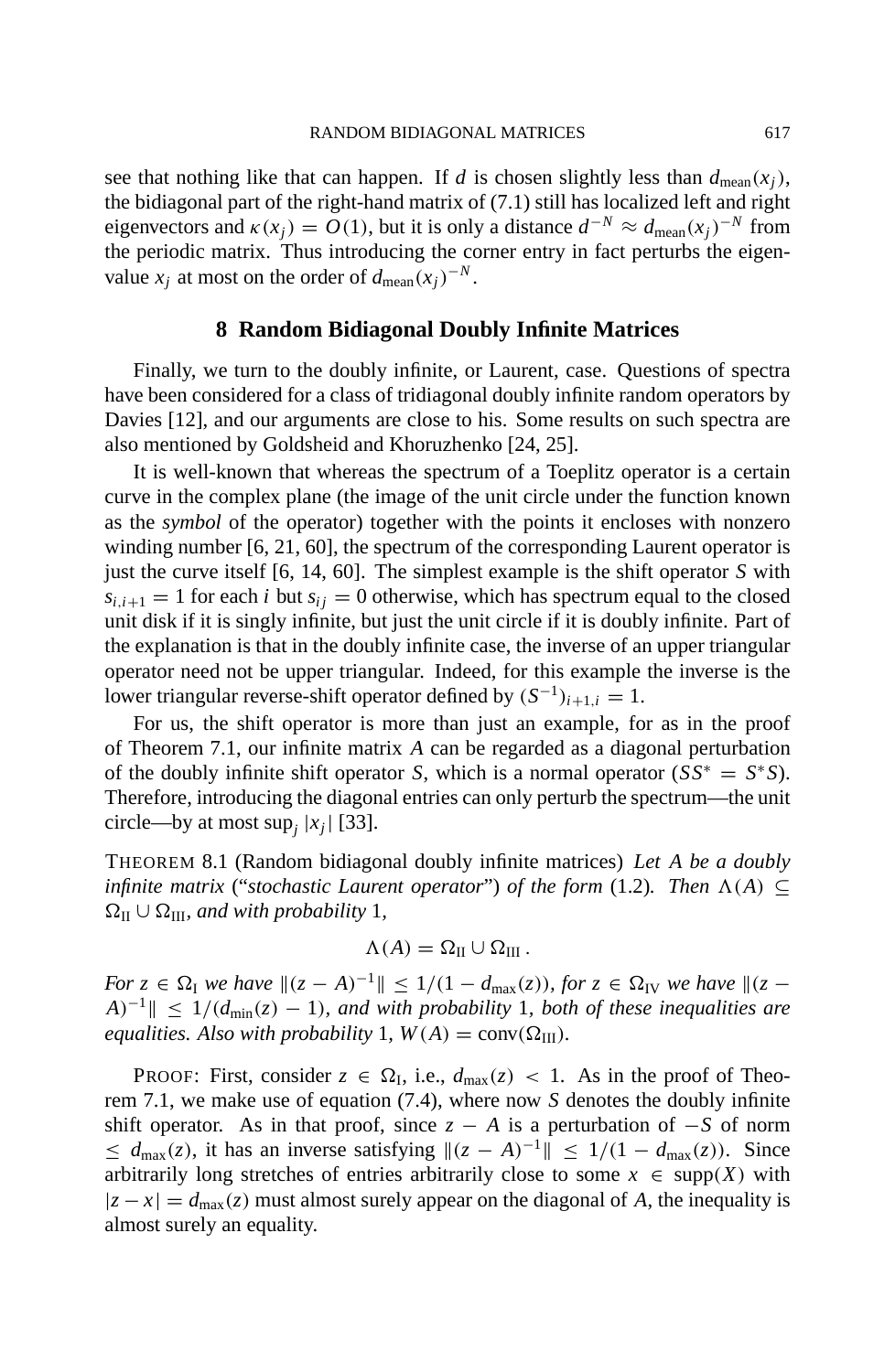Next, suppose  $z \in \Omega$ <sub>II</sub> ∪  $\Omega$ <sub>III</sub>. Suppose the diagonal entries of *A* happen to consist of a fixed finite set of numbers  $x_1, \ldots, x_J \in \text{supp}(X)$  repeating periodically. Then by standard theory of spectra of block Laurent operators [22, 37], it is known that the spectrum of *A* is  $\{\lambda \in \mathbb{C} : |(\lambda - x_1) \cdots (\lambda - x_J)| = 1\},\$ and that for each  $\lambda \in \Lambda(A)$  there is a corresponding eigenvector in  $\ell_{\infty}(\mathbb{Z})$ , finite sections of which give arbitrarily good approximate eigenvectors in  $\ell_2(\mathbb{Z})$ . Now since  $d_{\text{min}}(z) \leq 1 \leq d_{\text{max}}(z)$ , we can pick such a set  $x_1, \ldots, x_J$  whose geometric mean distance to  $z$  is as close as we wish to 1, implying that there are values  $\lambda \in \Lambda(A)$  as close as we wish to *z*. Since *A* is an infinite matrix, arbitrarily large finite sections must almost surely appear that come arbitrarily close to this particular periodic structure. Therefore the random matrix must also have arbitrarily good approximate eigenvectors in  $\ell_2(\mathbb{Z})$ .

If  $z \in \Omega_{IV}$ , we repeat the argument of Theorem 5.1 or Theorem 7.1: Construct an upper triangular operator  $(z - A)^{-1}$  by (3.1) or (7.5) and verify that it is a bounded inverse with the necessary properties.

The assertions concerning  $\Lambda(A)$  and  $W(A)$  follow as in the previous theorems.

 $\Box$ 

In the proof just given we have noted that for  $z \in \Omega_{IV}$ ,  $(z - A)^{-1}$  is upper triangular, whereas for  $d_{\text{max}}(z) < 1$ , it is lower triangular. This difference in structure from one region to another is a familiar phenomenon in the theory of Toeplitz operators, where the crucial quantity is the winding number about a point  $\zeta$  in the complex plane of the image of the unit circle under the symbol [6, 14]. Here, because of randomness, the curve broadens to a belt of finite thickness. Actually, our hypotheses do not require *X* to be random. If it is constant, we just have bidiagonal Toeplitz matrices, and Theorems 5.1 and 8.1 reduce to the familiar result that  $\Lambda(A)$ is a closed disk and a circle, respectively.

# **9 Summary and Discussion**

In this article we have not discussed the Hatano-Nelson model explicitly, but those familiar with this area will recognize that it has been a motivating force throughout. The Hatano-Nelson model is a tridiagonal analogue of (1.2) in which both the sub- and superdiagonal entries are nonzero but distinct. Their analogous notation to that of (1.1) would be

tridiag<sub>N</sub> 
$$
\left\{ \frac{t}{2}e^{-g}, X, \frac{t}{2}e^{+g} \right\}
$$
,

where *t* and  $g \ge 0$  are real parameters. The papers [8, 17, 18, 24, 25, 27, 28, 31, 40] all deal with the eigenvalues of such matrices in the periodic case  $a_{N1} = \frac{t}{2}e^{+g}$ ,  $a_{1N} = \frac{1}{2}e^{-g}$ , and there are many more we have not cited.

We developed the observations of this paper originally for Hatano-Nelson matrices. In particular, in the nonperiodic tridiagonal case one has an exponentially growing resolvent norm inside the bubble and a subexponentially growing norm in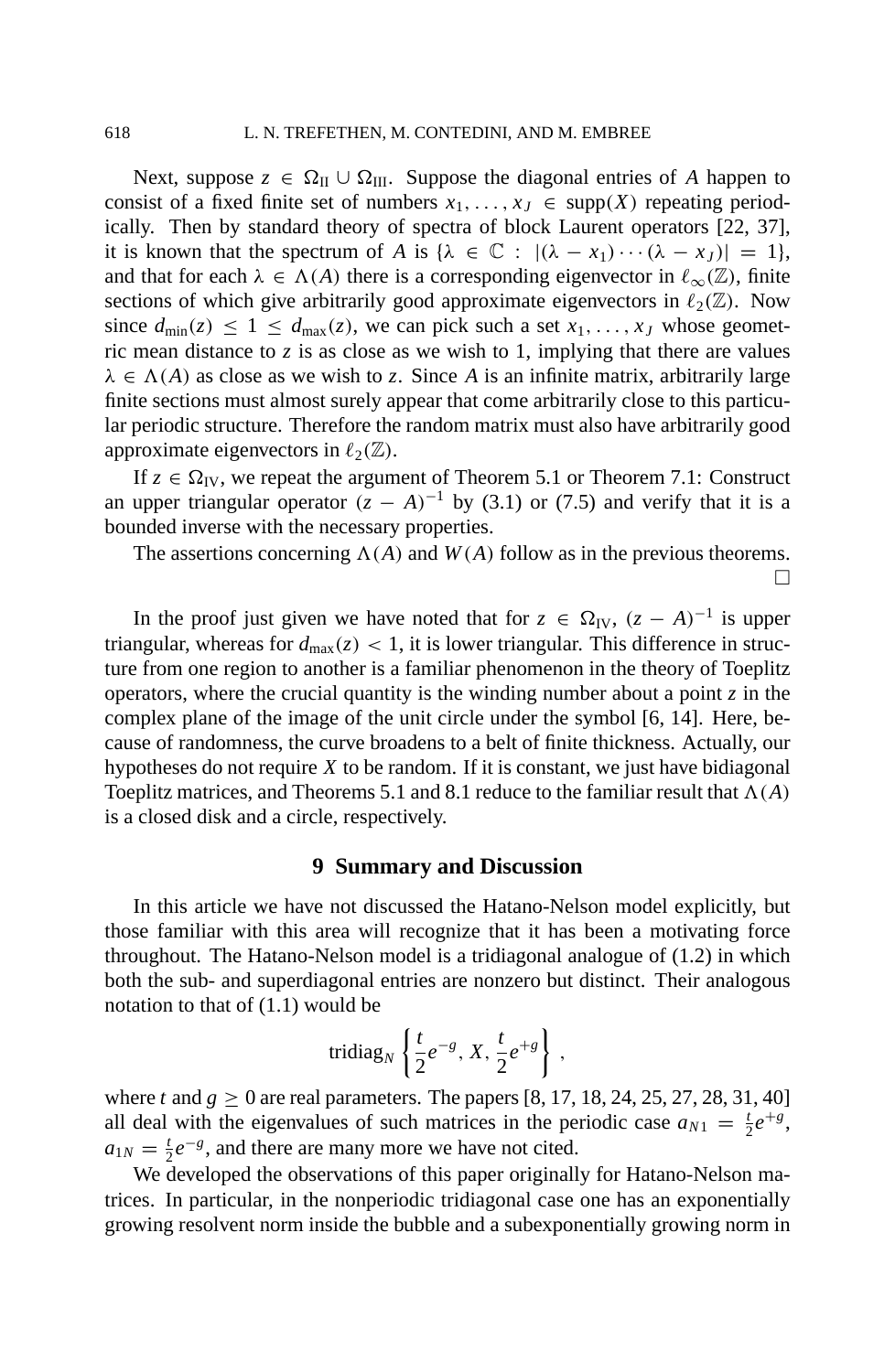#### RANDOM BIDIAGONAL MATRICES 619

|                        | THEOREM 4.2                                                                                                                  | THEOREM 5.1                                       | THEOREM 7.1                                                                                                                | THEOREM 8.1                                               |  |  |
|------------------------|------------------------------------------------------------------------------------------------------------------------------|---------------------------------------------------|----------------------------------------------------------------------------------------------------------------------------|-----------------------------------------------------------|--|--|
|                        | "stochastic                                                                                                                  | "stochastic                                       | "stochastic                                                                                                                | "stochastic                                               |  |  |
|                        | bidiagonal                                                                                                                   | bidiagonal                                        | bidiagonal                                                                                                                 | bidiagonal                                                |  |  |
|                        | Toeplitz                                                                                                                     | Toeplitz                                          | circulant                                                                                                                  | Laurent                                                   |  |  |
|                        | matrix"                                                                                                                      | operator"                                         | matrix"                                                                                                                    | operator"                                                 |  |  |
|                        | nonperiodic                                                                                                                  | nonperiodic                                       | periodic                                                                                                                   | periodic                                                  |  |  |
|                        | $N < \infty$                                                                                                                 | $N = \infty$                                      | $N<\infty$                                                                                                                 | $N = \infty$                                              |  |  |
| <b>RESOLVENT NORMS</b> |                                                                                                                              |                                                   |                                                                                                                            |                                                           |  |  |
| $\Omega_{\rm I}$       | $\geq \frac{1}{(d_{\max}(z))^N}$                                                                                             | $\infty$                                          | $\leq \frac{1}{1-d_{\max}(z)}$                                                                                             | $\leq \frac{1}{1-d_{\max}(z)}$<br>$\left($ equality a.s.) |  |  |
| $\Omega_{\rm II}$      | $\rightarrow \infty$ a.s.<br>$\sqrt[N]{\cdot} \rightarrow \frac{1}{d_{\text{mean}}(z)}$ a.s.<br>if $z \notin \text{supp}(X)$ | $\infty$ a.s.                                     | $\rightarrow \infty$ a.s.<br>$\sqrt[N]{\cdot} \rightarrow 1$ a.s.                                                          | $\infty$ a.s.                                             |  |  |
| $\Omega_{\rm III}$     | $\rightarrow \infty$ a.s.<br>$\sqrt[N]{\cdot} \rightarrow 1$ a.s.<br>if $z \notin supp(X)$                                   | $\infty$ a.s.                                     | $\rightarrow \infty$ a.s.<br>$\sqrt[N]{\cdot} \rightarrow 1$ a.s.<br>if $z \notin S_{\text{bubble}} \cup S_{\text{wings}}$ | $\infty$ a.s.                                             |  |  |
|                        |                                                                                                                              |                                                   |                                                                                                                            |                                                           |  |  |
| $\Omega_{\mathrm{IV}}$ | $\frac{1}{d_{\min}(z)-1}$                                                                                                    | $\leq \frac{1}{d_{\min}(z)-1}$<br>(equality a.s.) | $\leq \frac{1}{d_{\min}(z)-1}$                                                                                             | $\leq \frac{1}{d_{\min}(z)-1}$<br>(equality a.s.)         |  |  |

#### SPECTRUM AND NUMERICAL RANGE

| $\Lambda(A)$ | $\rightarrow$ supp(X) a.s.                         |                            | $\Omega_I \cup \Omega_{II} \cup \Omega_{III}$ a.s. $\rightarrow S_{\text{bubble}} \cup S_{\text{wings}}$ a.s. $\Omega_{II} \cup \Omega_{III}$ a.s. |                           |
|--------------|----------------------------------------------------|----------------------------|----------------------------------------------------------------------------------------------------------------------------------------------------|---------------------------|
| W(A)         | $\rightarrow$ conv( $\Omega$ <sub>III</sub> ) a.s. | conv $(\Omega_{III})$ a.s. | $\rightarrow$ conv( $\Omega_{III}$ ) a.s.                                                                                                          | $conv(\Omega_{III})$ a.s. |

TABLE 9.1. Summary of results.

a bounded region outside. We have confined our treatment here to the bidiagonal case because it captures the essence of the matter and yet is essentially simple. Table 9.1 summarizes the facts about these matrices established in our four theorems. It would probably not be a big step to work out analogues of most of these results for tridiagonal matrices. Much of the work has already been done in the papers of Brézin, Feinberg, and Zee [7, 17, 18], Goldsheid and Khoruzhenko [24, 25], Brouwer et al. [8], Janik et al. [31], and Davies [12].

Speaking as mathematicians, we propose that it would be interesting to see how far the theorems summarized in Table 9.1 can be generalized to more general "stochastic Toeplitz and circulant/Laurent matrices and operators."

Speaking as physicists, we note that in a wide range of applications involving strongly nonnormal matrices and operators, as listed in the introduction, pseudospectra have been found to have greater physical significance than spectra. It will be interesting to see what happens when physical systems are eventually constructed in the laboratory that are governed by matrices of the Hatano-Nelson type. We expect that for nonperiodic systems of this kind, it may once again be the pseudospectra that match the experiments.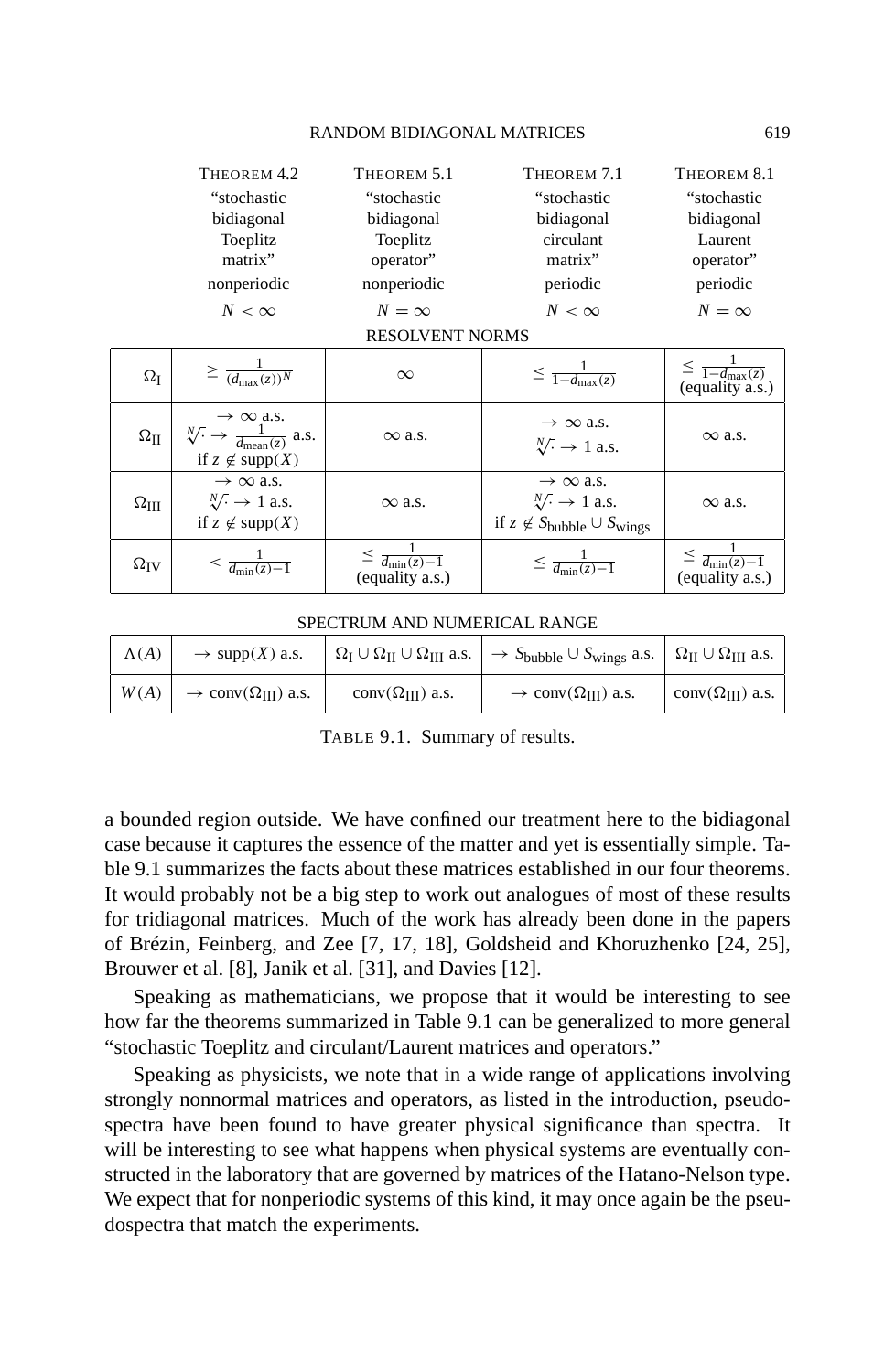#### 620 L. N. TREFETHEN, M. CONTEDINI, AND M. EMBREE

**Acknowledgments.** We have benefited from conversations with A. Böttcher, E. B. Davies, A. Etheridge, B. Khoruzhenko, and G. Strang. We are especially grateful to D. Loghin for early development of some of these results. This work was supported by UK Engineering and Physical Sciences Research Council Grant GR/M12414. The second author thanks the Fondazione A. della Riccia for sponsoring his visit to Oxford.

# **Bibliography**

- [1] Anderson, P. W. Absence of diffusion in certain random lattices. *Phys. Rev. (Second Series)* **109** (1958), no. 5, 1492–1505.
- [2] Baggett, J. S. Pseudospectra of an operator of Hille and Phillips. Research Report 94-15, Interdisciplinary Project Center for Supercomputing, Swiss Federal Institute of Technology, Zurich, August 1994.
- [3] Berry, M. V.; Keating, J. P. The Riemann zeros and eigenvalue asymptotics. *SIAM Rev.* **41** (1999), no. 2, 236–266.
- [4] Borba, D.; Riedel, K. S.; Kerner, W.; Huysmans, G. T. A.; Ottaviani, M.; Schmid, P. J. The pseudospectrum of the resistive magnetohydrodynamics operator: resolving the resistive Alfvén paradox. *Phys. Plasmas* **1** (1994), no. 10, 3151–3160.
- [5] Böttcher, A. Pseudospectra and singular values of large convolution operators. *J. Integral Equations Appl.* **6** (1994), no. 3, 267–301.
- [6] Böttcher, A.; Silbermann, B. *Introduction to large truncated Toeplitz matrices*. Universitext. Springer, New York, 1999.
- [7] Brézin, E.; Zee, A. Non-Hermitean delocalization: multiple scattering and bounds. *Nuclear Phys. B* **509** (1998), no. 3, 599–614.
- [8] Brouwer, P. W.; Silvestrov, P. G.; Beenakker, C. W. J. Theory of directed localization in one dimension. *Phys. Rev. B* **56** (1997), no. 8, R4333–R4335.
- [9] Chaitin-Chatelin, F.; Frayssé, V. *Lectures on finite precision computations*. Software, Environments, and Tools. Society for Industrial and Applied Mathematics, Philadelphia, 1996.
- [10] Davies, E. B. Pseudospectra, the harmonic oscillator and complex resonances. *Proc. Roy. Soc. London Ser. A* **455** (1999), no. 1982, 585–599.
- [11] Davies, E. B. Pseudospectra of differential operators. *J. Operator Theory* **43** (2000), no. 2, 243–262.
- [12] Davies, E. B. Spectral properties of random non-self-adjoint matrices and operators. *Proc. Roy. Soc. London Ser. A*, in press.
- [13] Demmel, J. W. *Applied numerical linear algebra*. Society for Industrial and Applied Mathematics, Philadelphia, 1997.
- [14] Douglas, R. G. *Banach algebra techniques in operator theory*. Pure and Applied Mathematics, 49. Academic, New York–London, 1972.
- [15] Edelman, A. *Eigenvalues and condition numbers of random matrices*. Doctoral dissertation, Massachusetts Institute of Technology, 1989.
- [16] Embree, M.; Trefethen, L. N. Pseudospectra of random triangular matrices. In preparation.
- [17] Feinberg, J.; Zee, A. Non-Hermitian localization and delocalization. *Phys. Rev. E* **59** (1999), no. 6, 6433–6443.
- [18] Feinberg, J.; Zee, A. Spectral curves of non-Hermitian Hamiltonians. *Nuclear Phys. B* **552** (1999), no. 3, 599–623.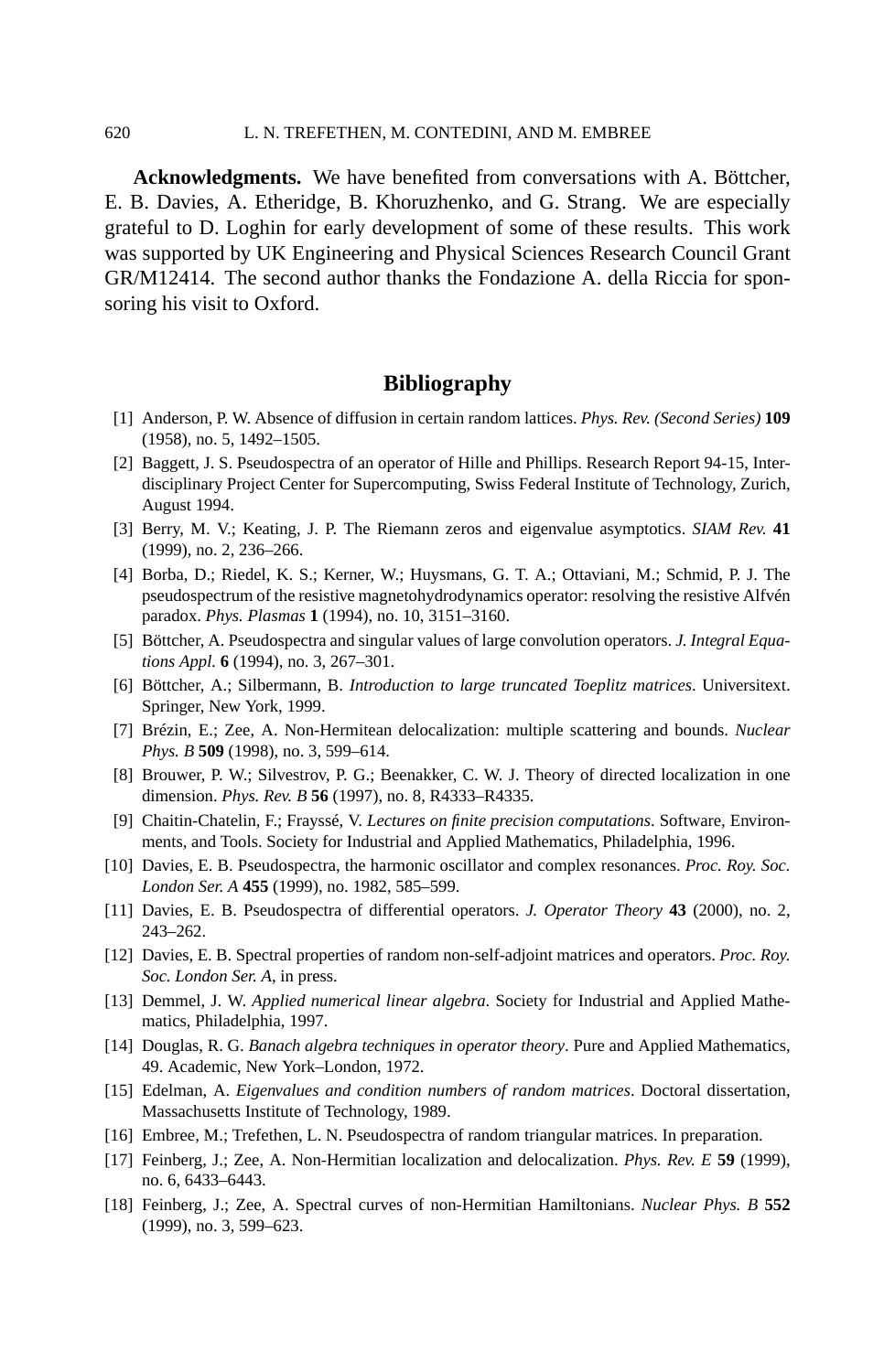- [19] Ginibre, J. Statistical ensembles of complex, quaternion, and real matrices. *J. Mathematical Phys.* **6** (1965), no. 3, 440–449.
- [20] Godunov, S. K.; Kirilyuk, O. P.; Kostin, V. I. Spectral portraits of matrices. Preprint 3. Institute of Mathematics, Siberian Branch of USSR Academy of Sciences, Novosibirsk, 1990.
- [21] Gohberg, I. C. On an application of the theory of normed rings to singular integral equations. *Uspehi Matem. Nauk (N.S.)* **7** (1952), no. 2(48), 149–156.
- [22] Gohberg, I. C.; Fel'dman, I. A. *Convolution equations and projection methods for their solution*. Translated from the Russian by F. M. Goldware. Translations of Mathematical Monographs, 41. American Mathematical Society, Providence, R.I., 1974.
- [23] Gohberg, I. C.; Kreĭn, M. G. *Introduction to the theory of linear nonselfadjoint operators*. Translated from the Russian by A. Feinstein. Translations of Mathematical Monographs, 18. American Mathematical Society, Providence, R.I., 1969.
- [24] Goldsheid, I. Ya.; Khoruzhenko, B. A. Distribution of eigenvalues in non-Hermitian Anderson models. *Phys. Rev. Lett.* **80** (1998), no. 13, 2897–2900.
- [25] Goldsheid, I. Ya.; Khoruzhenko, B. A. Eigenvalue curves of asymmetric tridiagonal random matrices. Preprint, 2000.
- [26] Grimmett, G. R.; Stirzaker, D. R. *Probability and random processes*. Second edition. Clarendon, Oxford University Press, New York, 1992.
- [27] Hatano, N.; Nelson, D. R. Localization transitions in non-Hermitian quantum mechanics. *Phys. Rev. Lett.* **77** (1996), no. 3, 570–573.
- [28] Hatano, N.; Nelson, D. R. Vortex pinning and non-Hermitian quantum mechanics. *Phys. Rev. B* **56** (1997), no. 14, 8651–8673.
- [29] Higham, D. J.; Trefethen, L. N. Stiffness of ODEs. *BIT* **33** (1993), no. 2, 285–303.
- [30] Hinrichsen, D.; Kelb, B. Spectral value sets: a graphical tool for robustness analysis. *Systems Control Lett.* **21** (1993), no. 2, 127–136.
- [31] Janik, R. A.; Nowak, M. A.; Papp, G.; Zahed, I. Localization transitions from free random variables. *Acta Physica Polonica B* **30** (1999), no. 1, 45–58.
- [32] Jónsson, G. F.; Trefethen, L. N. A numerical analyst looks at the "cutoff phenomenon" in card shuffling and other Markov chains. *Numerical analysis 1997 (Dundee)*, 150–178. Pitman Research Notes in Mathematics Series, 380. Longman, Harlow, 1998.
- [33] Kato, T. *Perturbation theory for linear operators*. Second edition. Grundlehren der Mathematischen Wissenschaften, 132. Springer, Berlin–New York, 1976.
- [34] Katz, N. M.; Sarnak, P. *Random matrices, Frobenius eigenvalues, and monodromy*. American Mathematical Society Colloquium Publications, 45. American Mathematical Society, Providence, R.I., 1999.
- [35] Krylov, V. I. *Approximate calculation of integrals*. Translated by A. H. Stroud. Macmillan, New York–London, 1962.
- [36] Landau, H. J. On Szegő's eigenvalue distribution theory and non-Hermitian kernels. *J. Analyse Math.* **28** (1975), 335–357.
- [37] Lerer, L. E. The asymptotic distribution of the spectra of finite truncations of Wiener-Hopf operators. *Dokl. Akad. Nauk SSSR* **207** (1972), 1035–1038; translation in *Soviet Math. Dokl.* **13** (1972), no. 6, 1651–1655.
- [38] Mehta, M. L. *Random matrices and the statistical theory of energy levels*. Academic, New York–London, 1967.
- [39] Muirhead, R. J. *Aspects of multivariate statistical theory*. Wiley Series in Probability and Mathematical Statistics. Wiley, New York, 1982.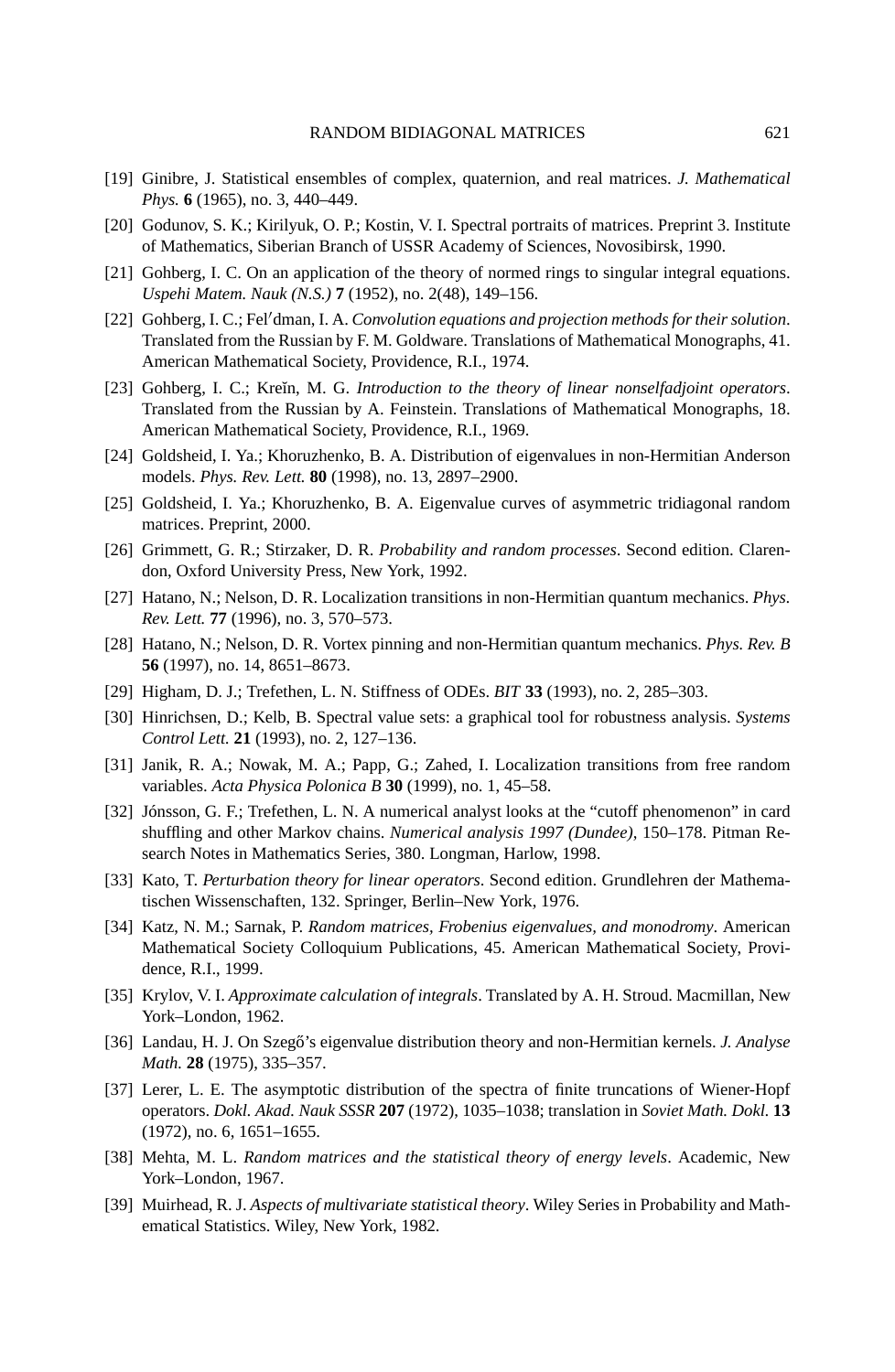- [40] Nelson, D. R.; Shnerb, N. M. Non-Hermitian localization and population biology. *Phys. Rev. E (3)* **58** (1998), no. 2, part A, 1383–1403.
- [41] Plato, R. Resolvent estimates for Abel integral operators and the regularization of associated first kind integral equations. *J. Integral Equations Appl.* **9** (1997), no. 3, 253–278.
- [42] Reddy, S. C. Pseudospectra of Wiener-Hopf integral operators and constant-coefficient differential operators. *J. Integral Equations Appl.* **5** (1993), no. 3, 369–403.
- [43] Reddy, S. C.; Trefethen, L. N. Stability of the method of lines. *Numer. Math.* **62** (1992), no. 2, 235–267.
- [44] Reddy, S. C.; Trefethen, L. N. Pseudospectra of the convection-diffusion operator. *SIAM J. Appl. Math* **54** (1994), no. 6, 1634–1649.
- [45] Reed, M.; Simon, B. *Methods of modern mathematical physics*. I. Functional analysis. Revised and enlarged edition. Academic, New York–London, 1980.
- [46] Reichel, L.; Trefethen, L. N. Eigenvalues and pseudo-eigenvalues of Toeplitz matrices. *Linear Algebra Appl.* **162/164** (1992), 153–185.
- [47] Schmid, P. J.; Henningson, D. S. *Stability and transition in shear flows*. Applied Mathematical Sciences, 142. Springer, New York, 2000.
- [48] Toh, K.-C.; Trefethen, L. N. Pseudozeros of polynomials and pseudospectra of companion matrices. *Numer. Math.* **68** (1994), no. 3, 403–425.
- [49] Trefethen, L. N. Approximation theory and numerical linear algebra. *Algorithms for approximation II (Shrivenham, 1988)*, 336–360. Chapman and Hall, London, 1990.
- [50] Trefethen, L. N. Pseudospectra of matrices. *Numerical analysis 1991 (Dundee, 1991)*, 234–266. Pitman Research Notes in Mathematics Series, 260. Longman, Harlow, 1992.
- [51] Trefethen, L. N. Pseudospectra of linear operators. *SIAM Rev.* **39** (1997), no. 3, 383–406.
- [52] Trefethen, L. N. Unpublished letter to D. Nelson of Harvard University, 19 November 1997.
- [53] Trefethen, L. N. Computation of pseudospectra. *Acta numerica, 1999* (1999), 247–295. Cambridge University Press, Cambridge, 1999.
- [54] Trefethen, L. N. Spectra and pseudospectra: the behavior of non-normal matrices and operators. *The graduate student's guide to numerical analysis '98: Lecture notes from the VIII EPSRC Summer School in Numerical Analysis*, 217–250. Springer Series in Computational Mathematics, 26. Springer, Berlin, 1999.
- [55] Trefethen, L. N. *Spectral methods in MATLAB*. Software, Environments, and Tools. Society for Industrial and Applied Mathematics, Philadelphia, 2000.
- [56] Trefethen, L. N.; Trefethen, A. E.; Reddy, S. C.; Driscoll, T. A. Hydrodynamic stability without eigenvalues. *Science* **261** (1993), 578–584.
- [57] van Dorsselaer, J. L. M.; Kraaijevanger, J. F. B. M.; Spijker, M. N. Linear stability analysis in the numerical solution of initial value problems. *Acta numerica, 1993* (1993), 199–237. Cambridge University Press, Cambridge, 1999.
- [58] Varah, J. M. On the separation of two matrices. *SIAM J. Numer. Anal.* **16** (1979), no. 2, 216–222.
- [59] Viswanath, D.; Trefethen, L. N. Condition numbers of random triangular matrices. *SIAM J. Matrix Anal. Appl.* **19** (1998), no. 2, 564–581.
- [60] Widom, H. Toeplitz matrices. *Studies in real and complex analysis*, 179–209. Studies in Mathematics, 3. Mathematical Association of America, Buffalo, N.Y.; Prentice-Hall, Englewood Cliffs, N.J., 1965.
- [61] Wigner, E. P. Random matrices in physics. *SIAM Rev.* **9** (1967), no. 1, 1–23.
- [62] Wishart, J. The generalized product moment distribution in samples from a normal multivariate population. *Biometrika* **20A** (1928), 32–43.